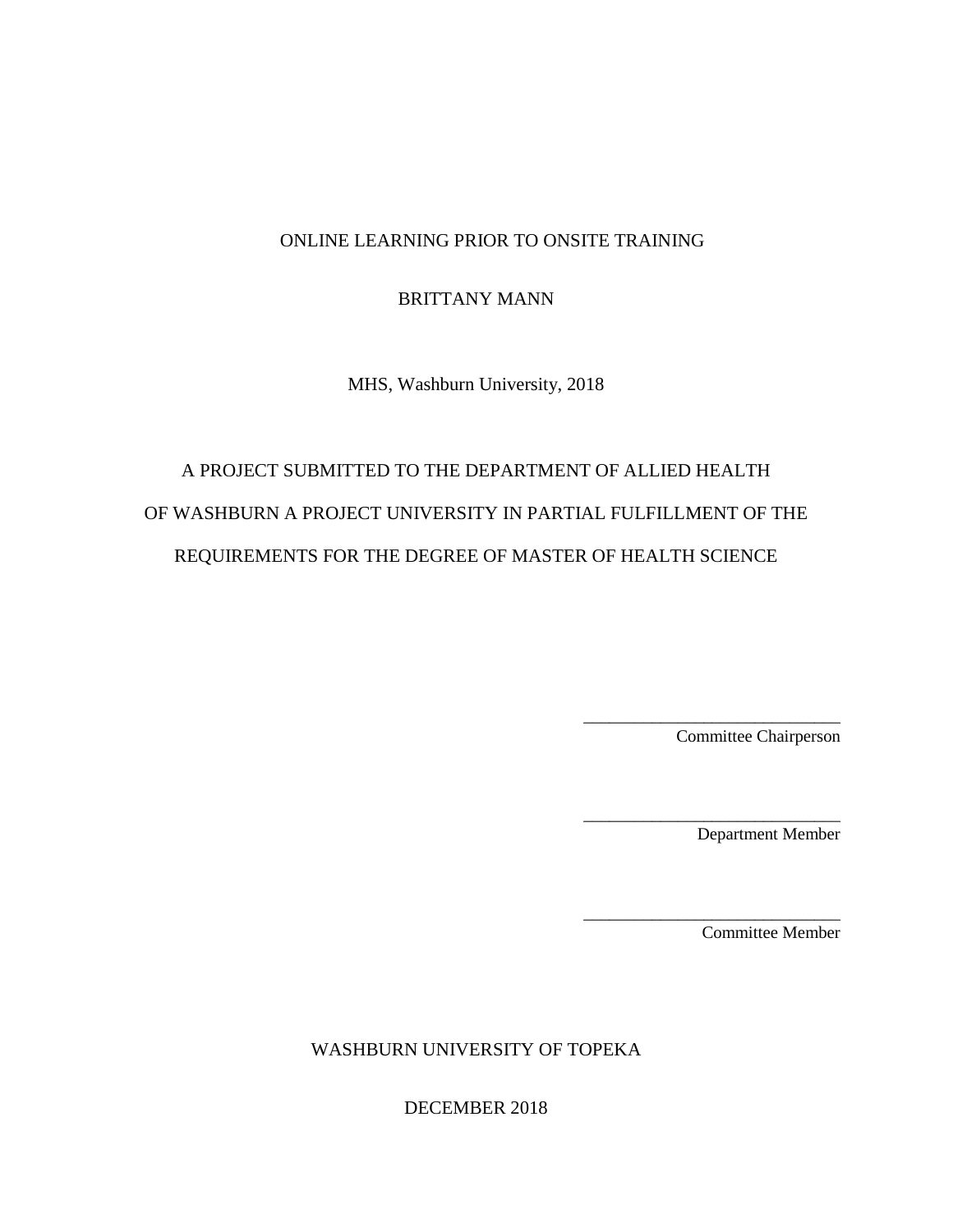**BY** 

#### **BRITTANY MANN**

#### MHS. Washborn University, 2018

А РКОЛСТ

#### SUBMITTED TO THE DEPARTMENT OF ALLIED HEALTH.

#### OF WASHBURN UNIVERSITY IN PARTIAL FULFILLMENT OF THE

#### REQUIREMENTS FOR THE DEGREE OF MASTER OF HEALTH SCIENCE.

Stead Committee Chairpenson<br>Committee Chairpenson<br>President Member<br>Carely Committee Symber

#### WASHBURN UNIVERSITY OF TOPEKA DECRMBRR, 2018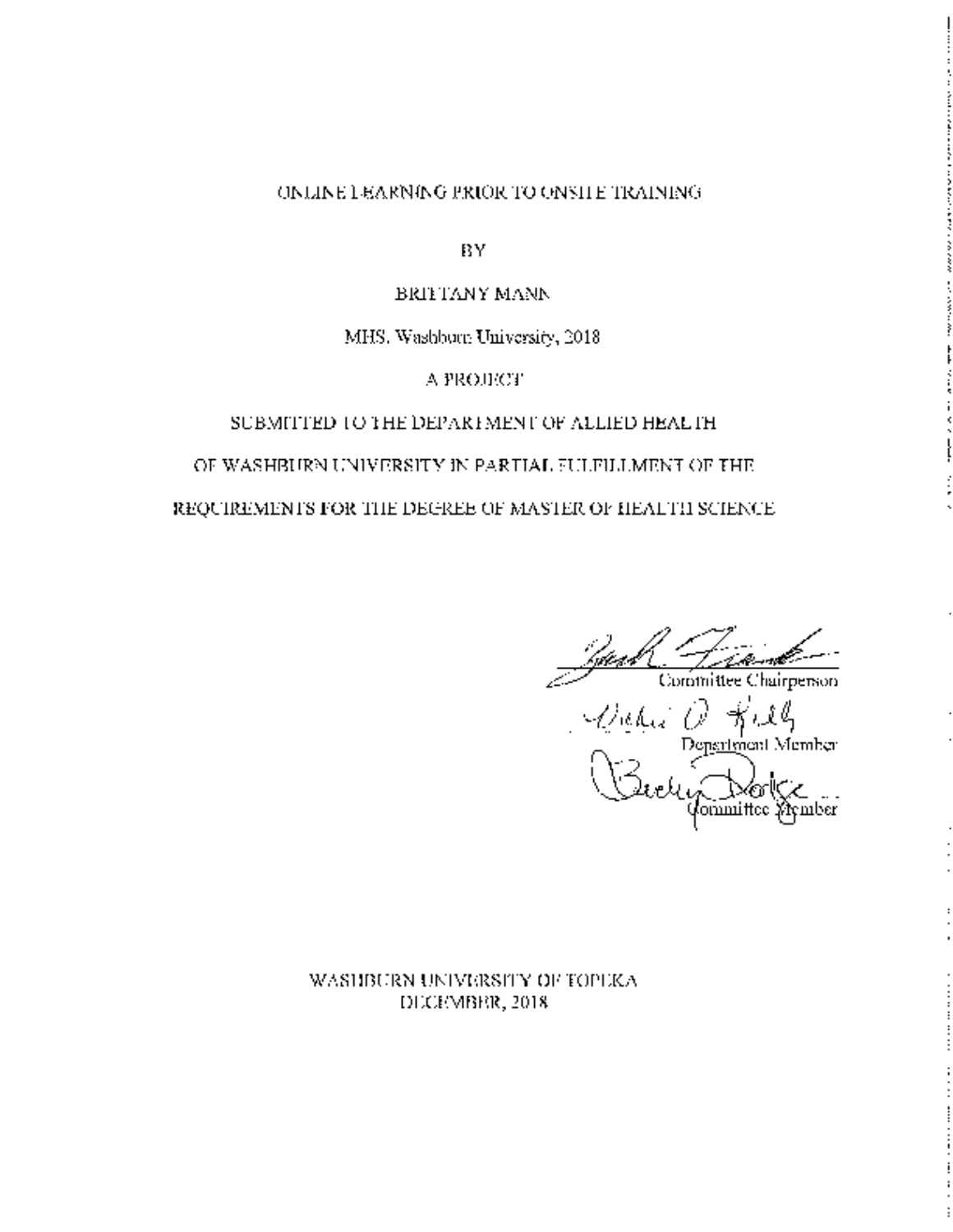A project

Presented for the

Master of Health Science Degree

Washburn University

Brittany Mann

December 2018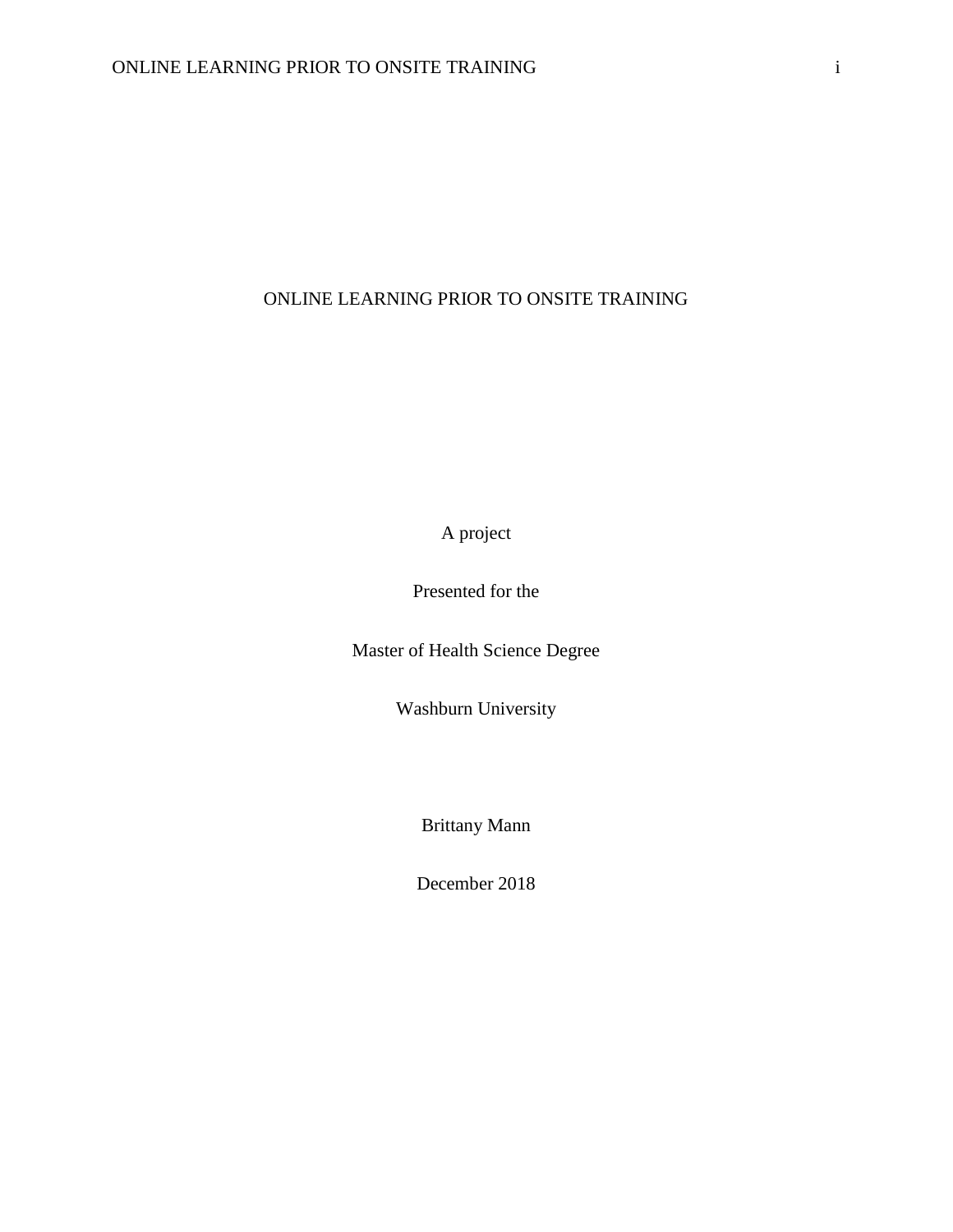#### **Abstract**

Creating online courses in conjunction with onsite or face-to- face training involves many detailed considerations. It will be proven that administrators who construct on-line courses and support onsite applications training must take into consideration both didactic and clinical learning objectives to develop a high-quality course that best serves the technologist and provides consistent information about the equipment. The role of a radiographer will be reviewed, outlining professional expectations to better construct pre-work courses. Some aspects for the instructor to consider include course design, method of content delivery, assessment, benefits of online learning, ADA accessibility, legal requirements and technological requirements when creating the online pre-work courses. This paper examines the significance of blended learning along with the benefits to creating online courses prior to onsite GE Computed Tomography (CT) applications training.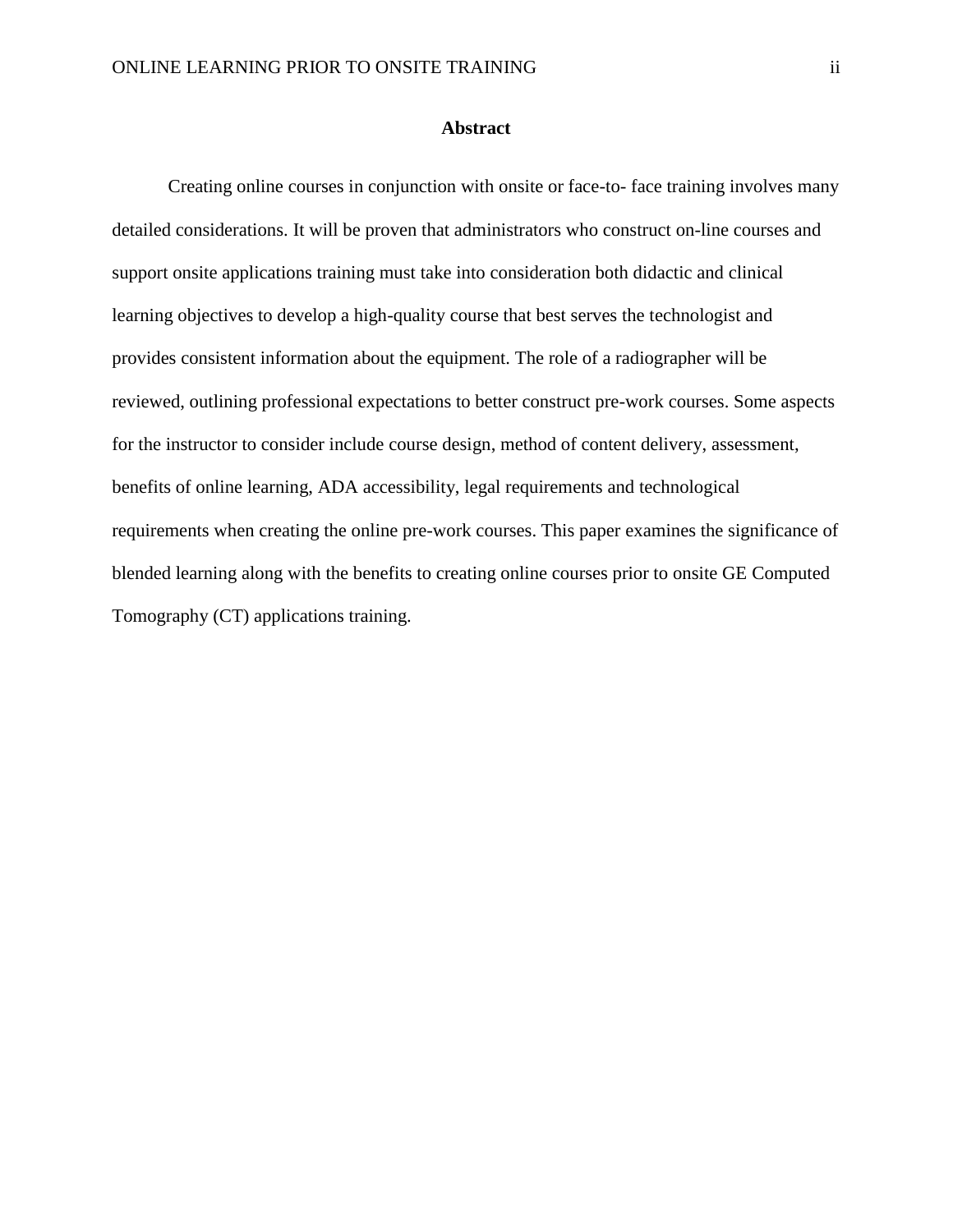|  | <b>Table of Contents</b> |  |
|--|--------------------------|--|
|  |                          |  |

| <b>Literature Review</b> |  |
|--------------------------|--|
|                          |  |
|                          |  |
|                          |  |
|                          |  |
|                          |  |
|                          |  |
|                          |  |
|                          |  |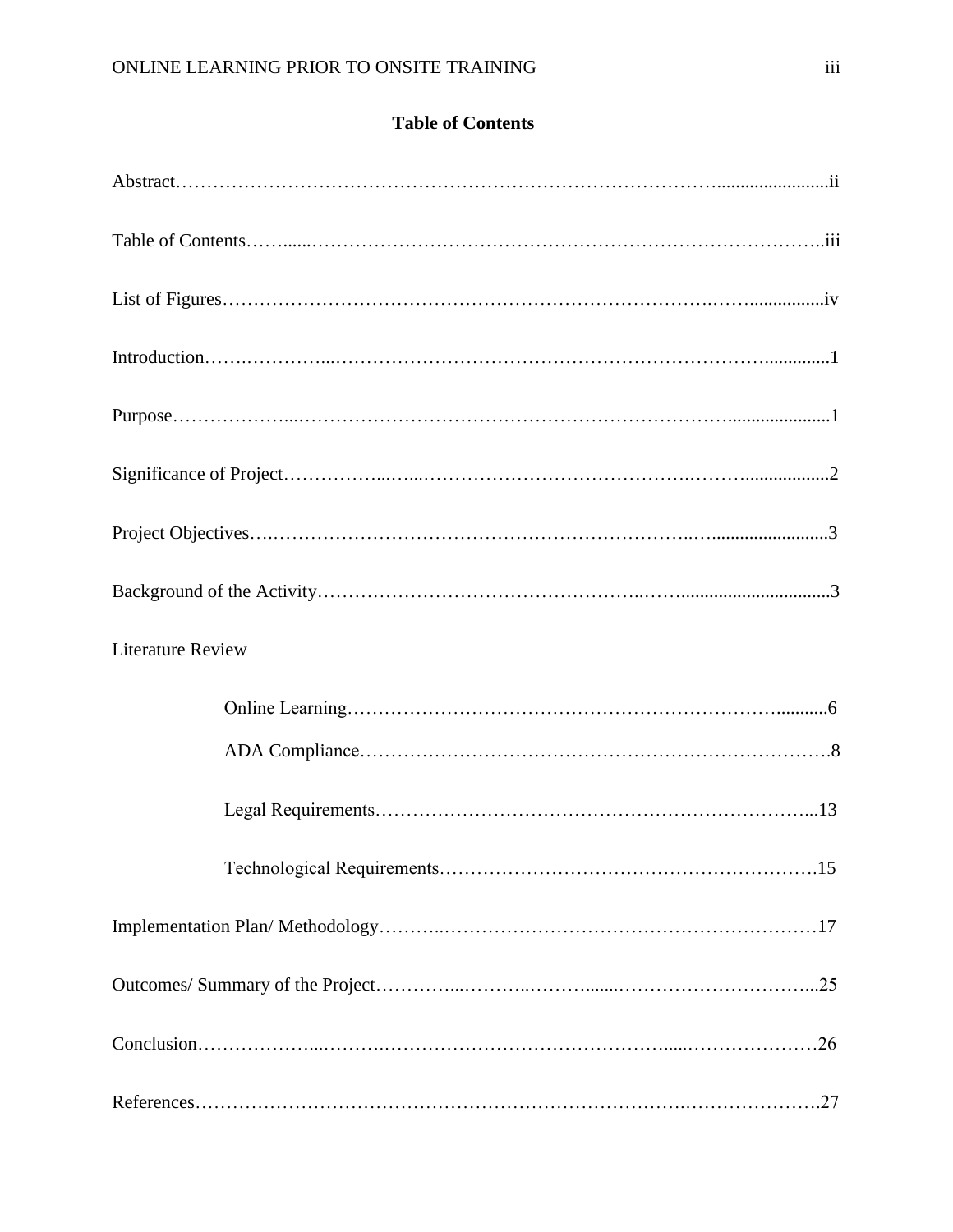# **LIST OF FIGURES**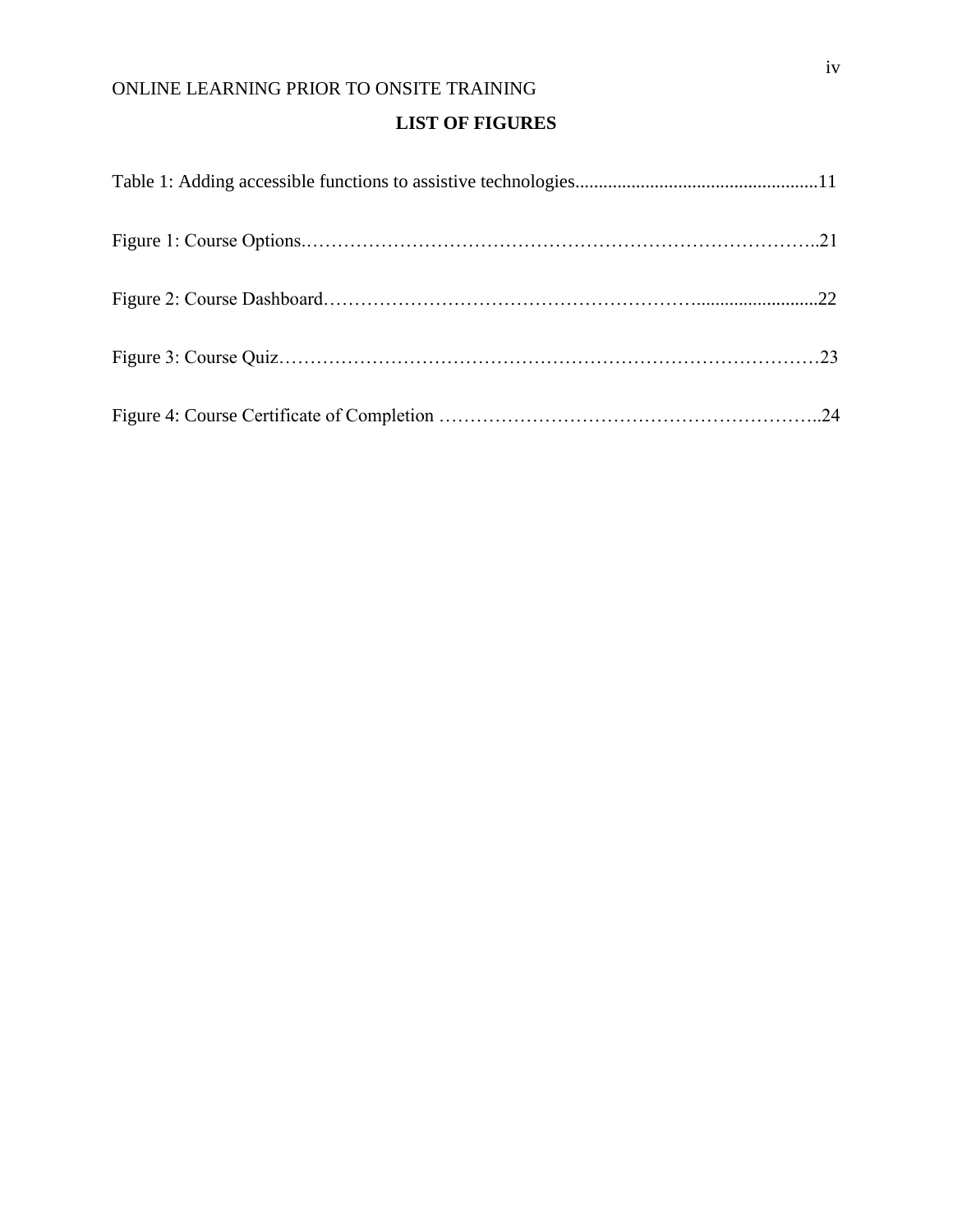Healthcare facilities often purchase General Electric (GE) diagnostic imaging equipment, specifically computed tomography (CT) scanners. Typically, once the scanner is purchased and installed, a clinical applications specialist from GE is sent to the facility to deliver training to the staff on the equipment. In the field, customers have stated that they would have gained more knowledge from the training if they were exposed to the scanner prior to onsite applications training. There are classes offered at GE Healthcare headquarters in Milwaukee, Wisconsin, but often most of the staff is not able to participate due to travel and expenses. Creating an online self- paced course that the technologists can take prior to training could potentially aid in learning about the new scanner prior to onsite applications training.

#### **Purpose**

Clinical applications training programs can deliver a blended learning approach that combines online and face-to-face training, innovative technology, and ongoing support. It also assures a rich learning experience that will help build the skills, knowledge, and competencies necessary to work safely and effectively in a clinical setting and empower healthcare professionals to use GE's equipment at its highest level of performance. The online course curriculum will be presented in knowledge-progressive phases, beginning with self-paced, online courses that technologists, or learners, will take prior to the onsite training. Learners will benefit from the flexibility and mixed-use of learning channels and media formats presented in the curriculum because of its appeal to different learning styles. The curriculum also caters to varying facility circumstances and needs.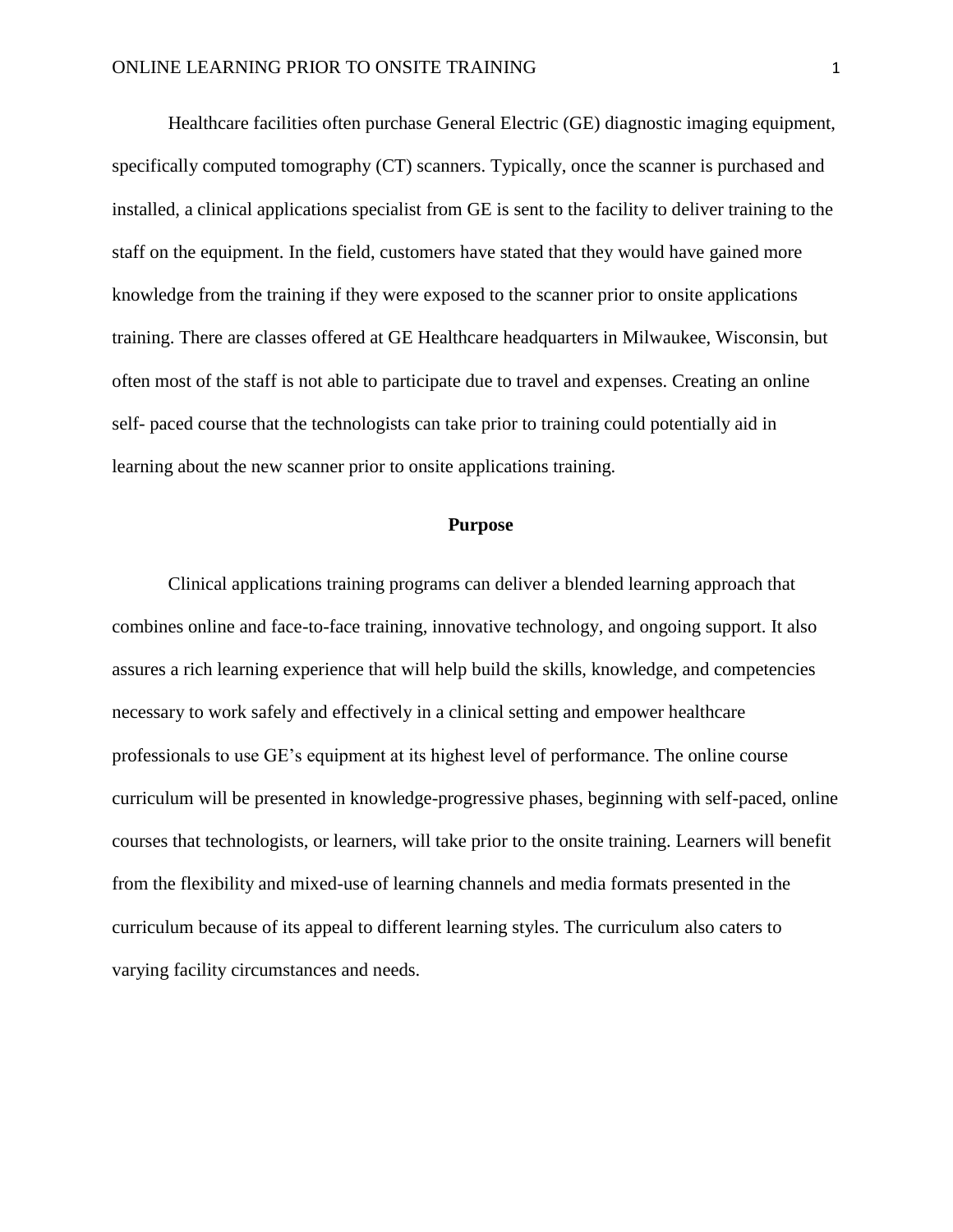#### **Significance of the project**

A "Pre-work" online training course will be developed as an educational resource prior to onsite applications training. This course can expose the technologists to the GE user interface, layout, workflow, and terminology prior to the go-live week. This course will not only provide exposure but will also provide a chance for follow up questions and modules for the staff to use as practice. This online course will better prepare the technologists prior to working on the system, allowing for a smooth transition during the go-live week.

Not only will the online course be created, but best practice research, assessments, American with Disabilities Act (ADA) compliance, technological compliance, and educational compliance will also be supplied. Included will be research supporting the best way to assess that the technologists are grasping and learning the concepts. This can be done by providing assessments, "check your knowledge" exercises etc. ADA compliance will need to be researched to ensure that each student is given a fair chance to learn. By researching ADA compliance, courses will be able to be tailored to the different types of learning styles. Different types of software, webpages and user interfaces will be researched to ensure that the course is technologically compliant and compatible with different operating software and hardware. Finally, there will be research supporting educational compliance to ensure that the information provided through the course is approved by GE and is delivering the correct material for the prework objectives.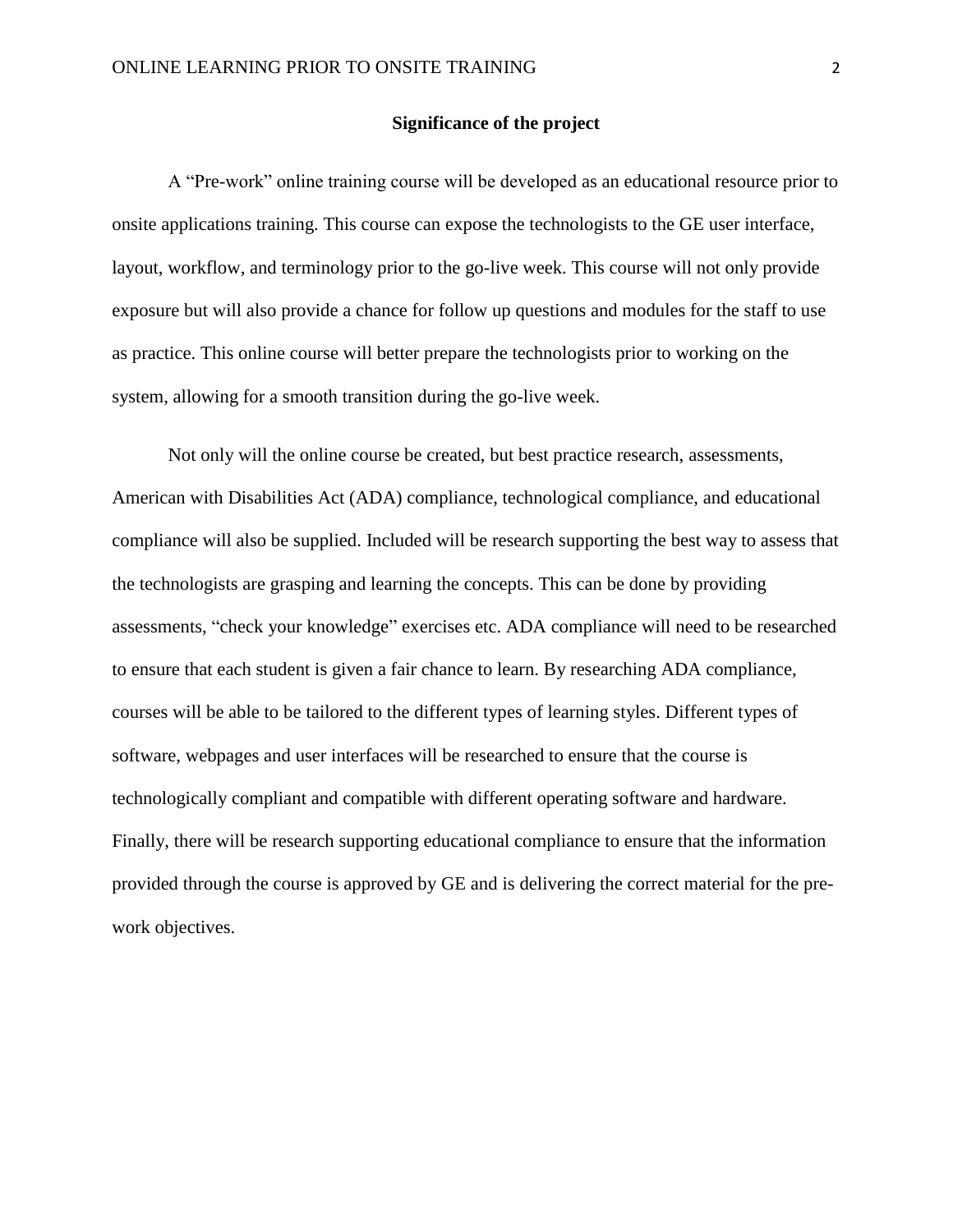## **Project Objectives**

- Analyze recent curriculum changes and proposed clinical revisions for GE Healthcare clinical applications training.
- Assess the needs of online learners prior to onsite CT applications training.
- Implement necessary changes to course curriculum to meet the needs of the workflow/ user interface and better align course curriculum.
- Review methods and concepts related to online learning for the GE CT scanners and advanced software.
- Determine appropriate methods of online instruction and assessment.
- Create an online course to enhance student engagement and learning prior to onsite applications training.
- Apply best practices of online learning to develop an effective online course, preparing students for onsite training.

## **Background of the Activity**

The National Occupational Standards for CT scanning represent the basic skills for all radiographers working in CT whether on a rotational basis or as a permanent CT team member. In both cases, the radiographer must have expertise that builds upon pre and post- registration education and training to work safely and effectively. In addition to this, radiographers may undertake further training and education to Master and Doctorate levels to extend their scope of practice to advanced and consultant practitioner standards. The College of Radiographers offers an accreditation scheme for advanced and consultant level practice (Johnson, 2017). The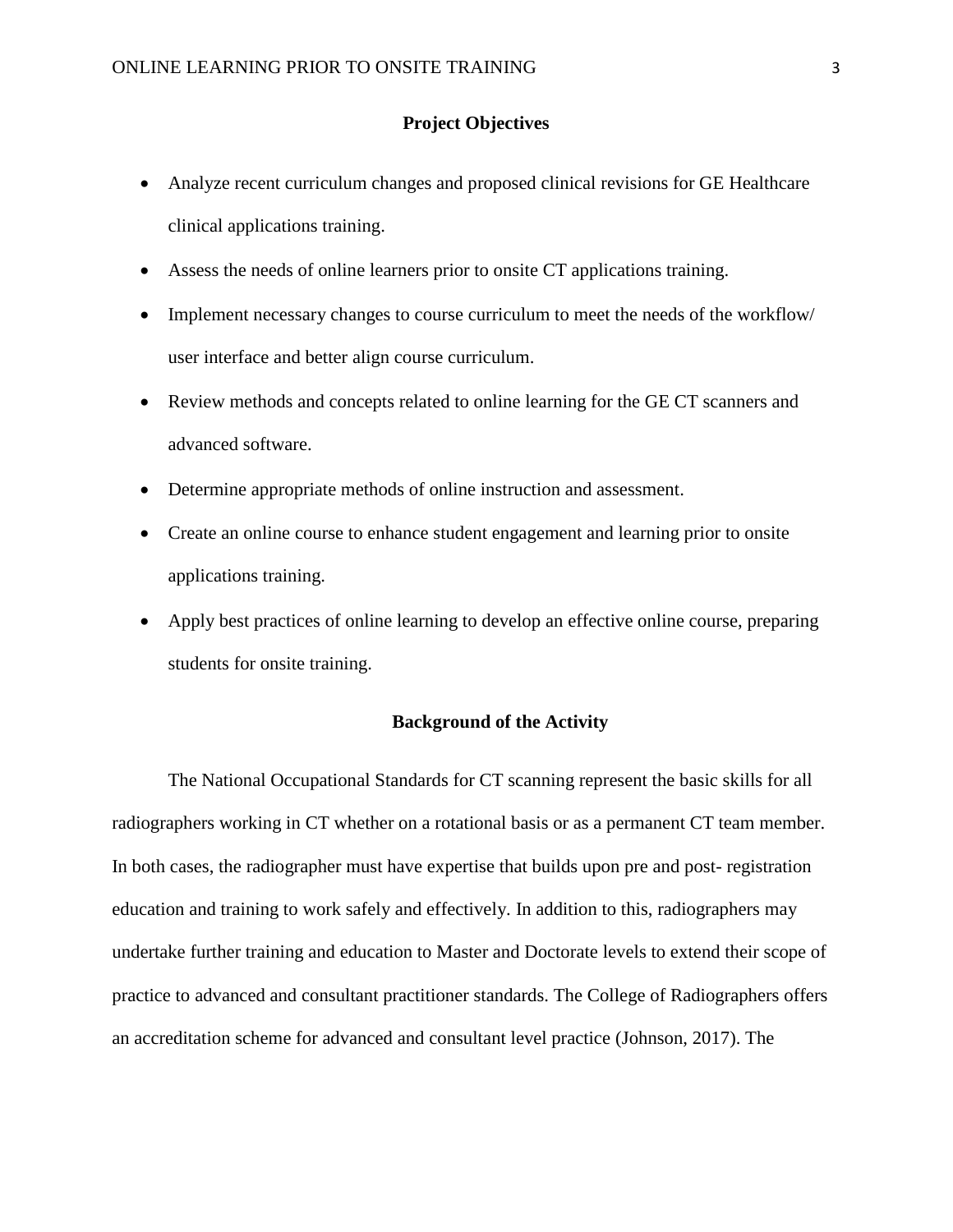radiographer has a duty to understand medical terminology and abbreviations to produce high quality CT images safely. They will apply their anatomical, physiological and radiographic knowledge to ensure the scan is appropriate, justified and meets the needs of the patient. They must also ensure that the patient is safe and comfortable and always treated with respect, compassion and dignity. Radiographers employ knowledge of, and adhere to, national and local policies on manual handling, basic and immediate life support, infection control, patient identification and record management (Johnson, 2017). The technologists not only have to comply to the standards above, but also are expected to fully understand how to operate the equipment with which they are working. Some technologists have different learning styles and need more exposure to the scanner prior to the go-live week of training to be successful.

Appropriate training on new equipment and continuous training on existing equipment not only helps the technologist and the facility, but also helps the patient. The more the technologist knows about the scanner they are using, the more they can tailor the exams for their patients. Contemporary CT scanners are designed with many features to optimize radiation dose and apply it more efficiently. These include automatic tube current modulation, individual kVp optimization, and iterative reconstruction. However, continuous education of personnel to ensure that they are knowledgeable about and proactively apply dose optimization features is essential. A study from Austria published online in the *European Journal of Radiology* reinforces the fact that training and retraining increases awareness, compliance and continuous optimization (Keen, 2015). The study compared previous pediatric radiation doses compared to new pediatric radiation doses. Mandatory training programs were implemented prior to the study to ensure that the radiologists and technologists were adequately trained to ensure consistency. The statistical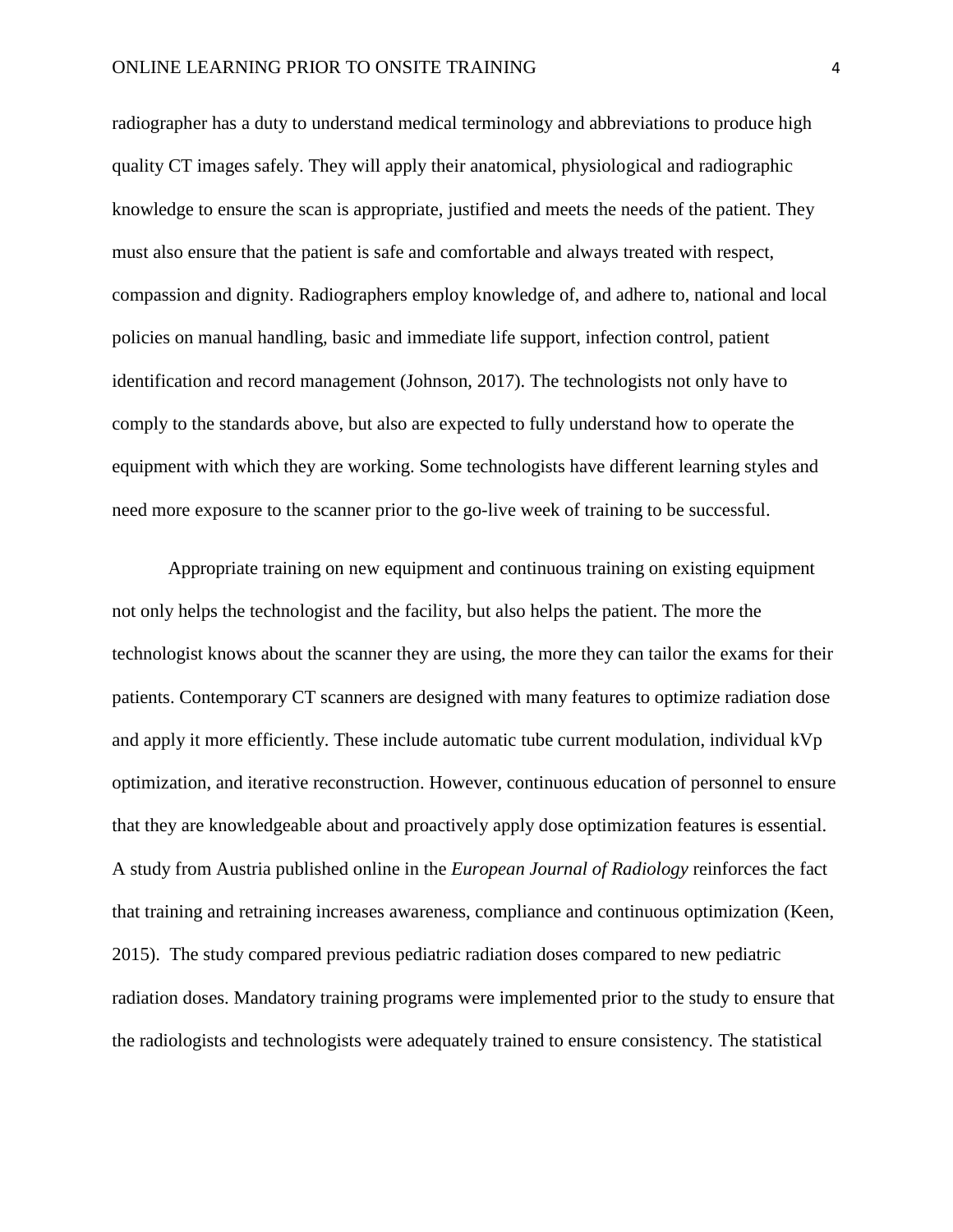analysis showed that a statistically significant reduction in dose for cranial, thoracic, and abdomen/pelvis scans was achieved. The Dose Length Product (DLP) is the product of the scan length for a group of scans. This number can be summed over the entire exam to give an estimate of the total dose. The value is expressed in milliGray (Morgan, 2018). The percentage of scans performed with DLPs exceeding the German Dose Reference Levels (DRLs) was reduced from 41% to 7% for cranial CTs, from 19% to 5% for thoracic CT, from 9% to zero for abdomenpelvis CT, and from 26% to zero for trunk CTs. When Austrian DRLs for cranial CTs were used, the reduction was from 21% to 3%; DRLs for thoracic CT had a similar impressive reduction, from 15% to 2%, (Hojreh, Weber & Homolka, 2015). The authors noted that the radiologists and radiographers at the Medical University of Vienna were highly experienced and very well trained. They point out that methods to reduce radiation dose are continually being refined and improved upon, and that continuous education is critical to keep everyone utilizing these methods to achieve the greatest potential for radiation dose reduction.

Considering the demands of the profession and the need to continually align with regular curriculum and clinical guidelines, the decision has been made to design an online course offered prior to onsite training. Since normal onsite training consists of a face to face teaching, the course design must consider online learning theories and models to create an effective online course. This process will involve the review of educational and assessment theories as well as best practices for applying relevant models within an online environment to enhance technologist engagement and knowledge.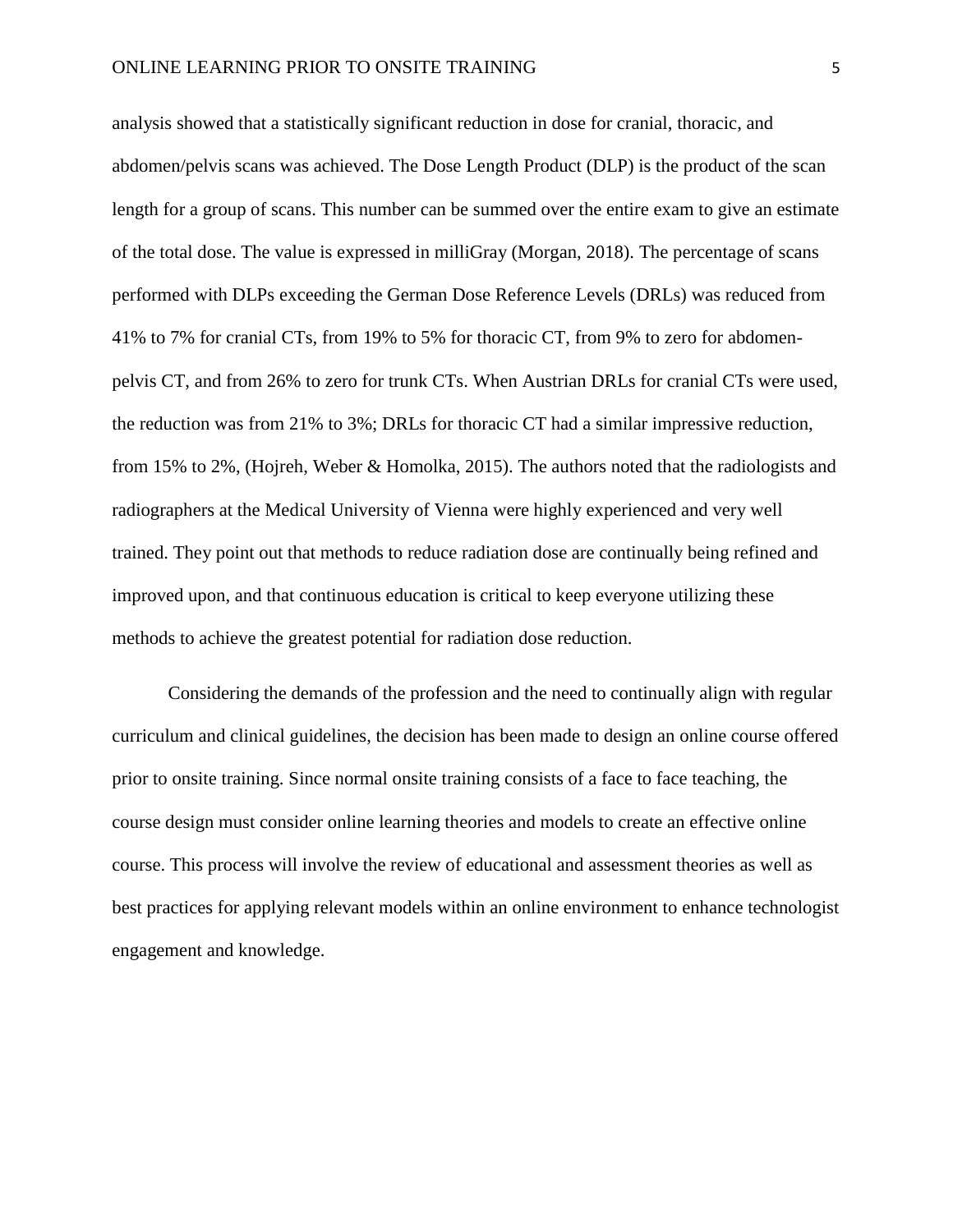#### **Literature Review**

## **Online Learning**

In 2010, the U.S. Department of Education released a meta-analysis and review of empirical studies focused on online learning in K-12 schools and higher education from 1996- 2008. Their findings revealed that students in online courses performed modestly better than students learning the same material through face-to-face instruction. In addition, they reported that blended instruction combining online, and face-to-face elements had a larger advantage than purely online instruction (Means, Toyama, Murphy, Bakia & Jones, 2010). Although these results suggest that blended learning environments can provide a learning advantage when compared to purely face-to-face instruction, the researchers emphasized the findings do not demonstrate that online learning is superior, rather it was the *combination* of elements in the treatment conditions that produced the observed learning advantages. In other words, it is important for the instructor to create an interactive, supportive, and collaborative learning environment for students to reap the potential benefits afforded by online learning.

A recent survey of 1,500 individuals nationwide, who were recently enrolled, currently enrolled, or planning to enroll in an online course found that a wide variety of students were drawn to online learning (Aslanian & Clinefelter, 2012). However, they also identified the following key themes in online students' responses:

• Most online students have several responsibilities in life, so they seek convenience and flexibility when furthering their education. Millions of post-secondary students have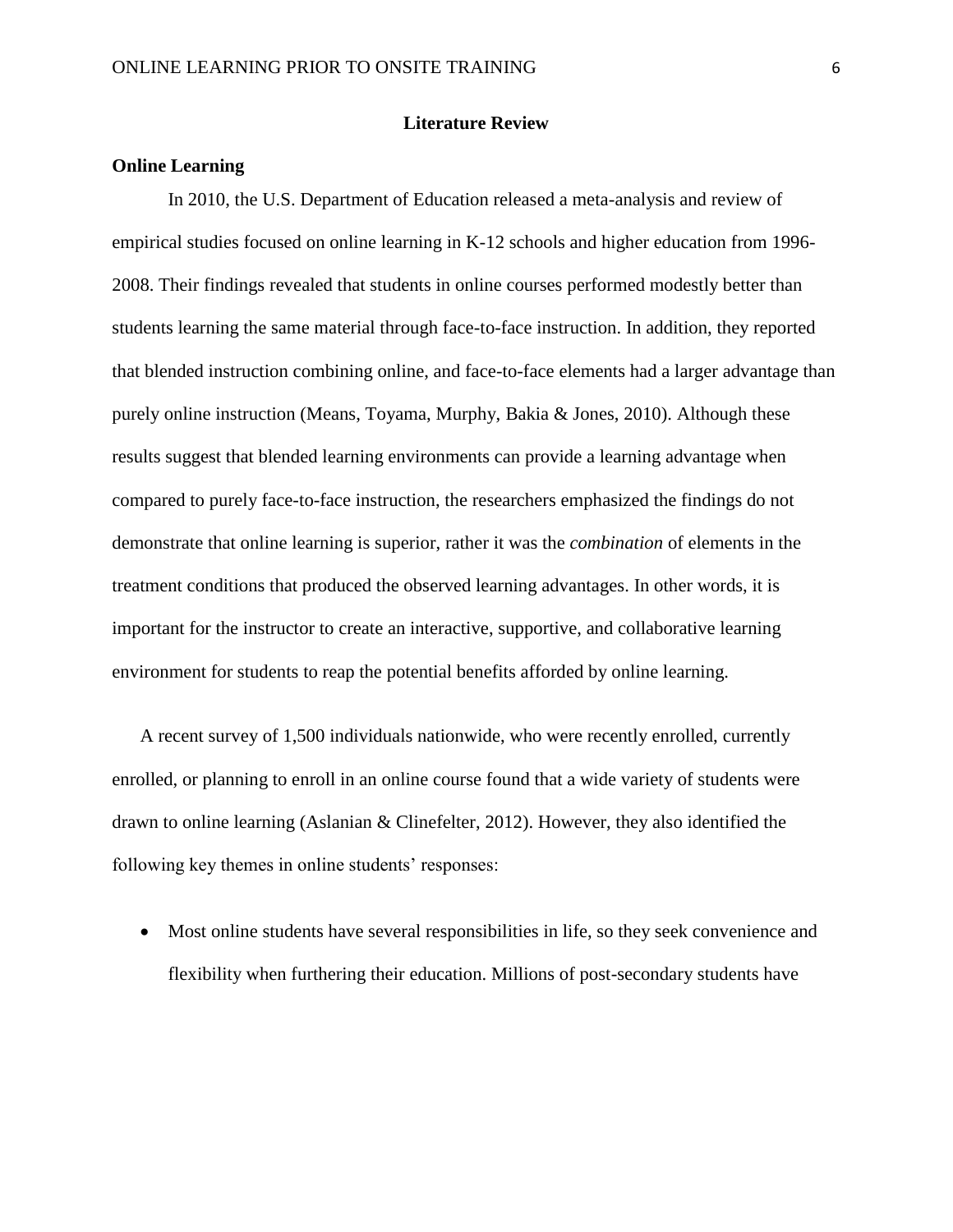turned to online education because it enables them to fit education around their work and family responsibilities and to study anytime and anywhere.

• Online students unquestionably value the independence, self-direction, and control online education offers them. Among several factors that drive them to online programs, students most often point to "the ability to study when and where I want" and "the ability to study at my own pace" (Aslanian & Clinefelter, 2012).

When designing a course, it is important to develop as comprehensive a picture as possible of the specific students who will be enrolling in the class (Angelino, Williams & Natvig, 2007). Gaining a sense of students' prior knowledge and technology competency will help identify what supports they will need and tailor instruction accordingly. A few ways to gain these insights include asking students to complete an online survey, concept inventory, or pre-assessment. In addition, students can reflect on their prior knowledge and experiences through an online discussion or blog post.

Blended learning (also known as hybrid or mixed-mode courses) are classes where a portion of the traditional face-to-face instruction is replaced by web-based online learning (UCF, 2018). Blended learning is typically as flexible, engaging and learner- centered compared to face- to face instruction. Online instruction can include many of the same forms of interaction found in face-to-face courses. In fact, blended learning encourages interaction, collaboration and communication, albeit often asynchronously. Blended learning allows an individual to utilize an online platform along with traditional face- to- face learning to absorb the material at their own pace. Integrating the traditional face- to- face learning in the blended learning approach helps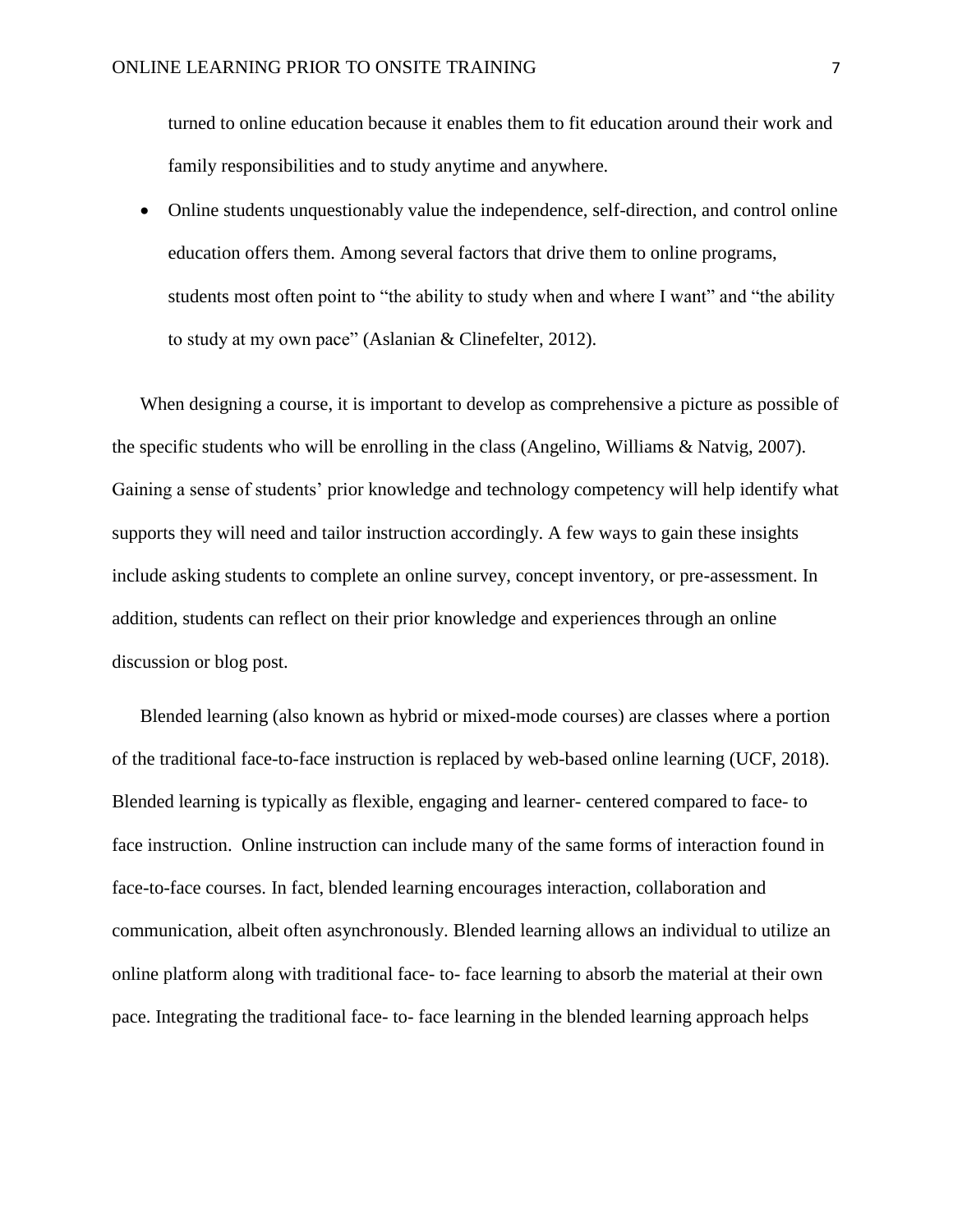keep the socialization benefit that face -to-face learning offers. Healthcare is constantly changing. With advances in medicine, the knowledge needed is also changing and must be retained by practitioners. Online learning could be beneficial in aiding in long-term retention of this information. Individuals may not always fully absorb or retain the information received in didactic lectures or may need more time and accessibility to review the material (Suliman, Hassan, Athamneh, Jenkins & Bylund, 2018). Hybrid learning has been used successfully in the medical environment. It has been shown that participants' knowledge was superior to previous groups that did not use hybrid learning (Suliman et al., 2018).

#### **ADA Compliance**

Due to the shift in education, not only do on-campus courses have to follow ADA compliance, but so do online courses. ADA is the acronym for The Americans with Disabilities Act. The Americans with Disabilities Act (ADA) became a law in 1990.

The ADA is a civil rights law that prohibits discrimination against individuals with disabilities in all areas of public life, including jobs, schools, transportation, and all public and private places that are open to the public. The purpose of the law is to make sure that people with disabilities have the same rights and opportunities as everyone else. The ADA gives civil rights protections to individuals with disabilities like those provided to individuals based on race, color, sex, national origin, age, and religion. It guarantees equal opportunity for individuals with disabilities in public accommodations, employment, transportation, state and local government services, and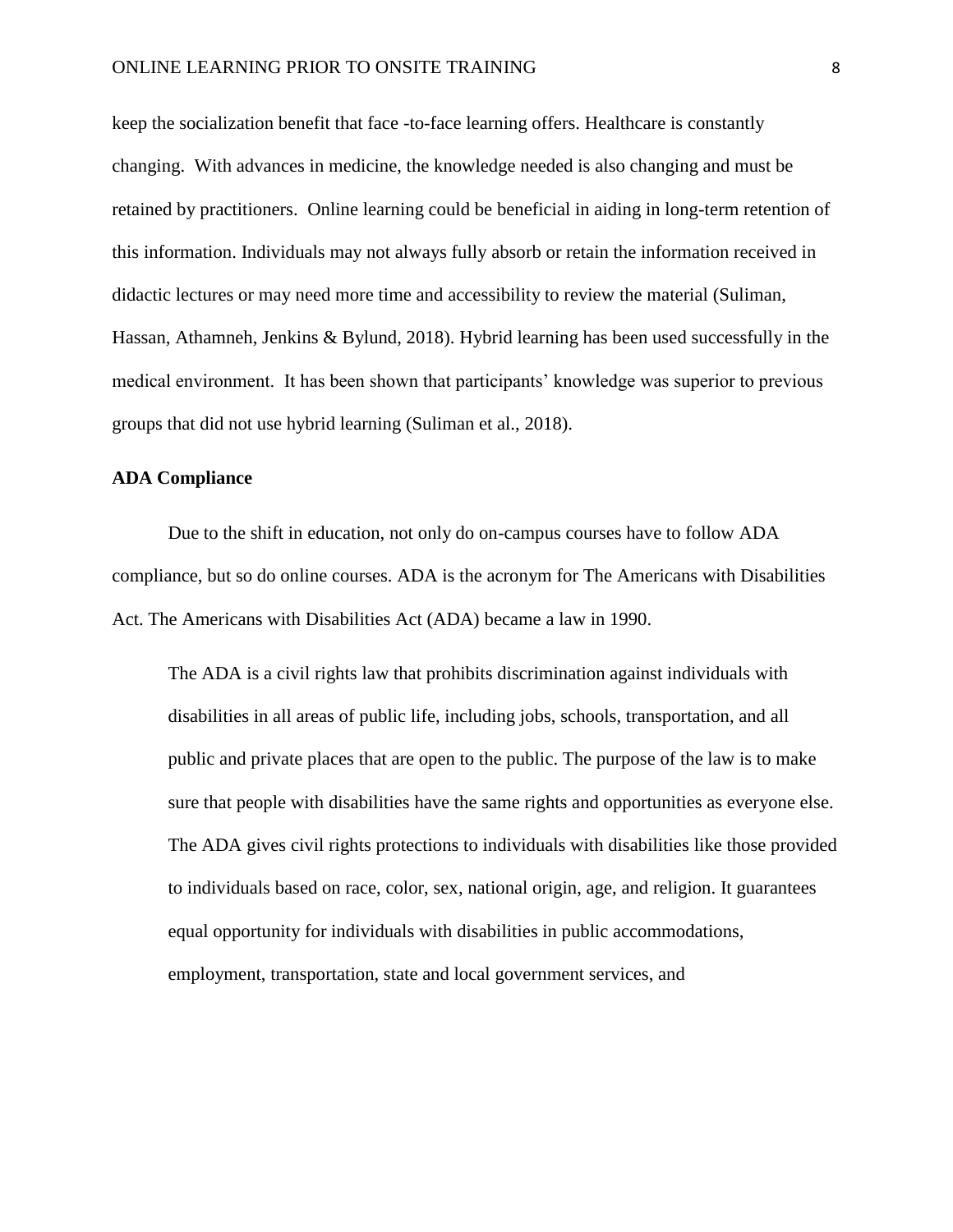telecommunications. The ADA is divided into five titles (or sections) that relate to different areas of public life (ADA, 2018)

In 2008, the Americans with Disabilities Act Amendments Act (ADAAA) was signed into law. While it did not become effective until January 1, 2009, it significantly impacted the way the word "disability" is defined. These changes in the definition of disability in the ADAAA impacted all titles of the ADA (ADA, 2018).

Courses offered to students should accommodate all learning styles and should be accessible following ADA compliance. Regardless of disability or not, all individuals must have the right to be able to equally obtain all course information. The definition of "accessible" used by the Office of Civil Rights and the U.S. Department of Education regarding inaccessible IT is as follows:

"Accessible" means a person with a disability should have the same opportunity as a person that is not disabled to acquire the same information, engage in the same interactions, and enjoy the same services in an equally effective and equally integrated manner, with the same ease of use (Burgstahler, 2017).

Institutions should make accommodations for each student regardless of their learning preference disability. "Accommodations" are adaptations made for specific individuals when a product or service is not accessible, such as providing captions on a video only when a specific student who is deaf requests them rather than including them in the original product design (Burgstahler, 2017). Some students may need more time to take assessments for whatever reason, allowing them an extended period would accommodate those individuals. Some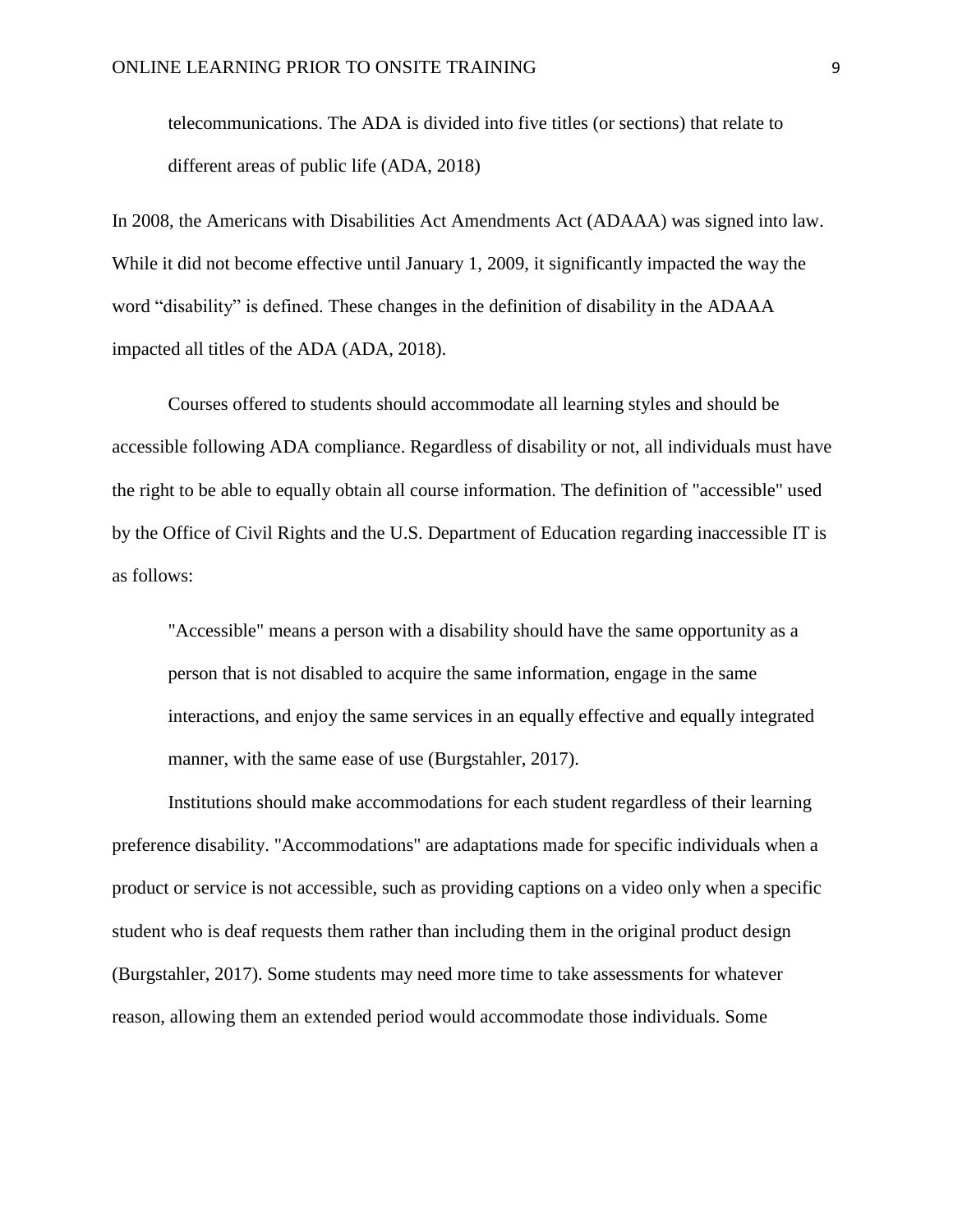individuals might have a hearing impairment and need to use videos or visual aids to comprehend the information. Other individuals might be blind or dyslexic and need the visual options altered or maybe need more audio tools to absorb the material. These accommodations can be making learning easier for students, especially when the course is offered online and not in the traditional face-to- face environment. Proactively developing, procuring, and using accessible software, websites, videos, documents, and other IT reduces the need for accommodations (Burgstahler, 2017).

There are many different strategies to making online learning accessible. Developing a strategy that provides different ways for individuals, both with and without disabilities, to gain knowledge can be challenging. That is why it is crucial to be well rounded or exposed to different types of technology that supports learning for various disabilities and understanding their limitations. Understanding different assistive technology gives students a different approach to gain knowledge and demonstrate knowledge. Certain technology like screen readers for blind users can read the text from the page to the user. There are features within the screen reader that allow the user to skip from page to page by pressing certain keys on the keyboard. The user can only utilize some of these functions if the course is created with appropriate or compatible structure headings. It is important for the instructor to understand the limitations of this technology prior to releasing it for the student to use. The following table demonstrates examples of accessible functions for an online course, limitations of the functions and solutions for the limitations.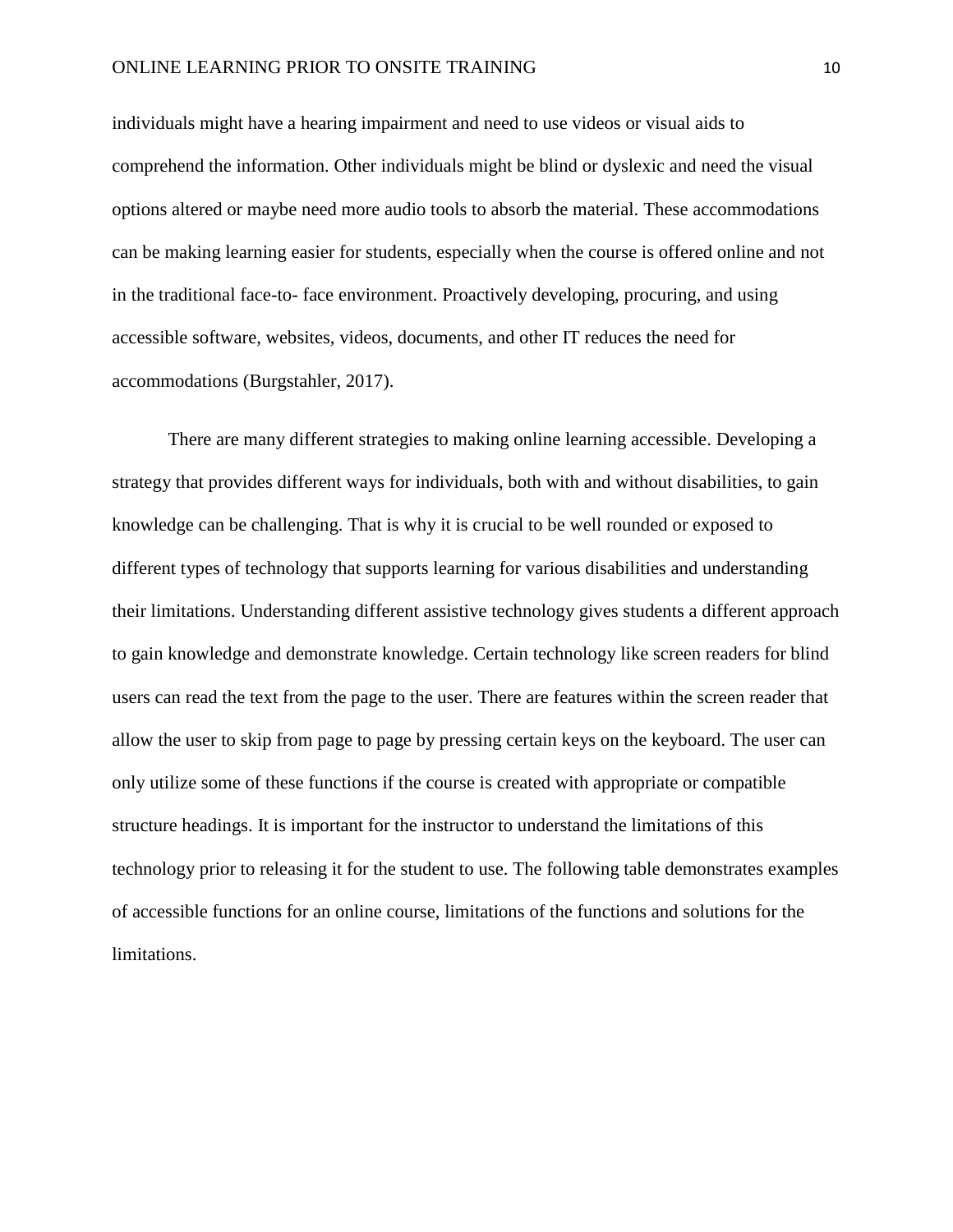## **Table 1:** *Adding accessible functions to assistive technologies*

| <b>Assistive Technology Limitation</b>                                                         | <b>Solution</b>                                  |  |  |
|------------------------------------------------------------------------------------------------|--------------------------------------------------|--|--|
| Emulates the keyboard but may not fully                                                        | Design websites and software to operate with the |  |  |
| emulate the mouse                                                                              | keyboard alone                                   |  |  |
| Cannot read content presented in images                                                        | Provide alternative text                         |  |  |
| Can tab from link to link                                                                      | Make links descriptive                           |  |  |
| Can skip from heading to heading                                                               | Structure the content with hierarchical headings |  |  |
| Cannot accurately transcribe audio                                                             | Caption video and transcribe audio               |  |  |
| Note. Reprinted from ADA Compliance for Online Course Design by Burgstahler (2017).            |                                                  |  |  |
| Retrieved from https://er.educause.edu/articles/2017/1/ada-compliance-for-online-course-design |                                                  |  |  |

When designing informational material such as hand-outs or PowerPoint presentations, there are specific fonts that are easier to read than others. Sans serif fonts such as Arial and Helvetica are the easiest fonts to read and are font styles that do not have additional strokes attached to the letters. Other fonts that should be avoided due to the additional strokes of the font include Times New Roman and Palatino (Rabidoux & Rottman, 2017). Once a sans serif font is selected, it is best to use the same font throughout the course. Minimizing font variation helps ensure courses ADA compliant, and it can help all learners stay focused (Rabidoux & Rottman, 2017).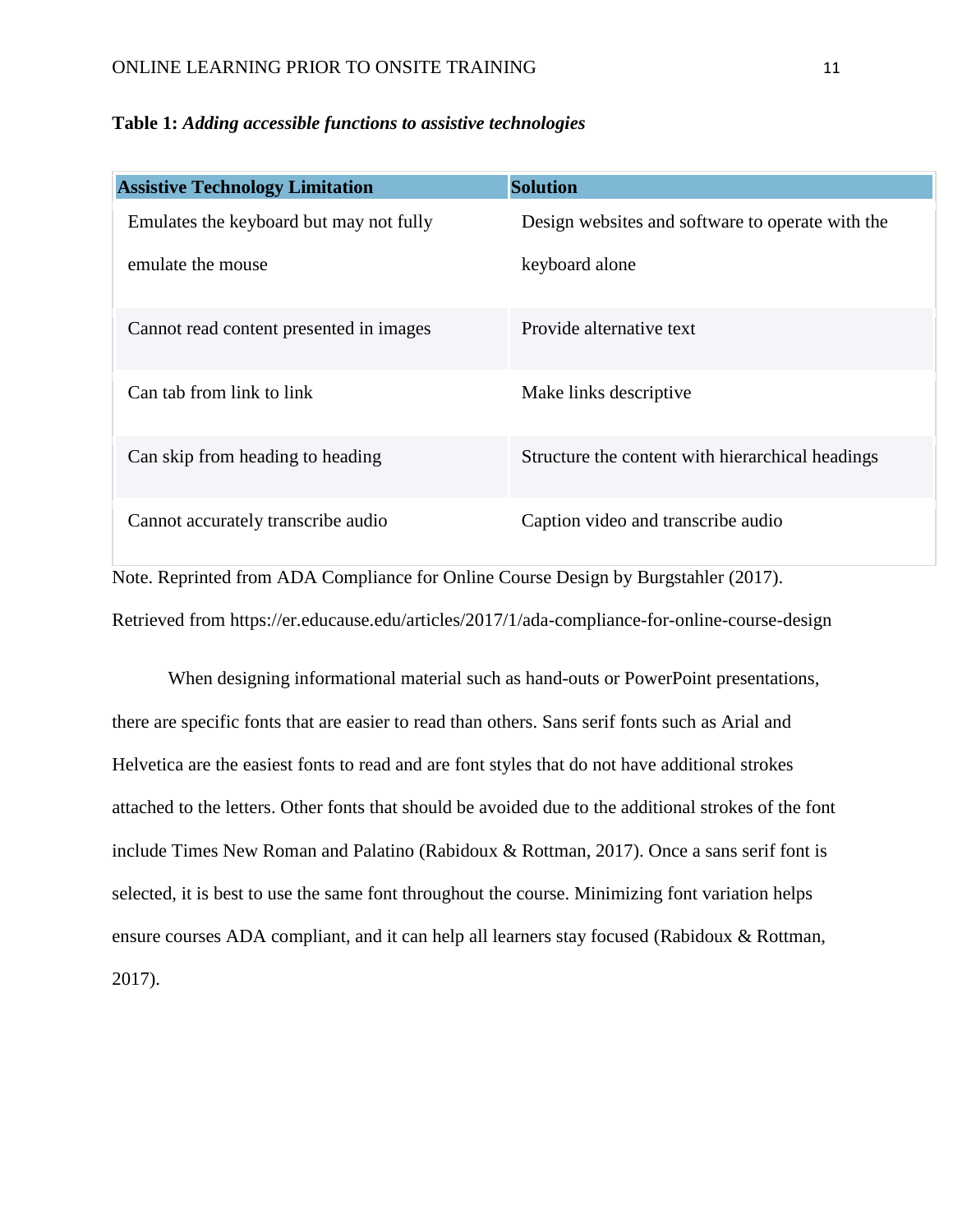Additionally, course designers should also focus on things such as usability, accessibility and readability when choosing text design. The best option for readability is a black font with a white background. If instructors want to use color, they need to avoid using extremely bright background colors, such as red (Rabidoux & Rottman, 2017). It is best to have a dark-colored font on a light-colored background, also known as high contrast when focusing on usability and accessibility (Rabidoux & Rottman, 2017). It is recommended to avoid red-green or yellow-blue combinations as contrasting colors because individuals with colorblindness are unable to differentiate the text from the background. When choosing the text formatting, there should not be an overwhelming amount of information or graphics on the document. If bolds or italics are used, they should be kept to a minimum, and the only text that should be underlined is hyperlinked text to ensure ADA compliance (Rabidoux & Rottman, 2017).

There are ADA regulations concerning images and graphics that need to be taken into consideration. Images and graphics should be relevant to the content, easy to see and in high resolution. Alt text stands for Alternative Text and is a word or phrase that can be added to describe the image or graphic. To make images and graphics ADA compliant, it is best to avoid animated or blinking images and to add an alt tag or alt text (Rabidoux & Rottman, 2017).

Online courses are also successful when offering clear audio and video to ensure comprehension. Factors that affect using audio appropriately include minimal background noises, clear word pronunciation and consistent volume. Videos should feature minimal movement to avoid blurred refocusing and diminished resolution. Written transcription, also known as closed captioning, should be provided for all audio and video. Including appropriate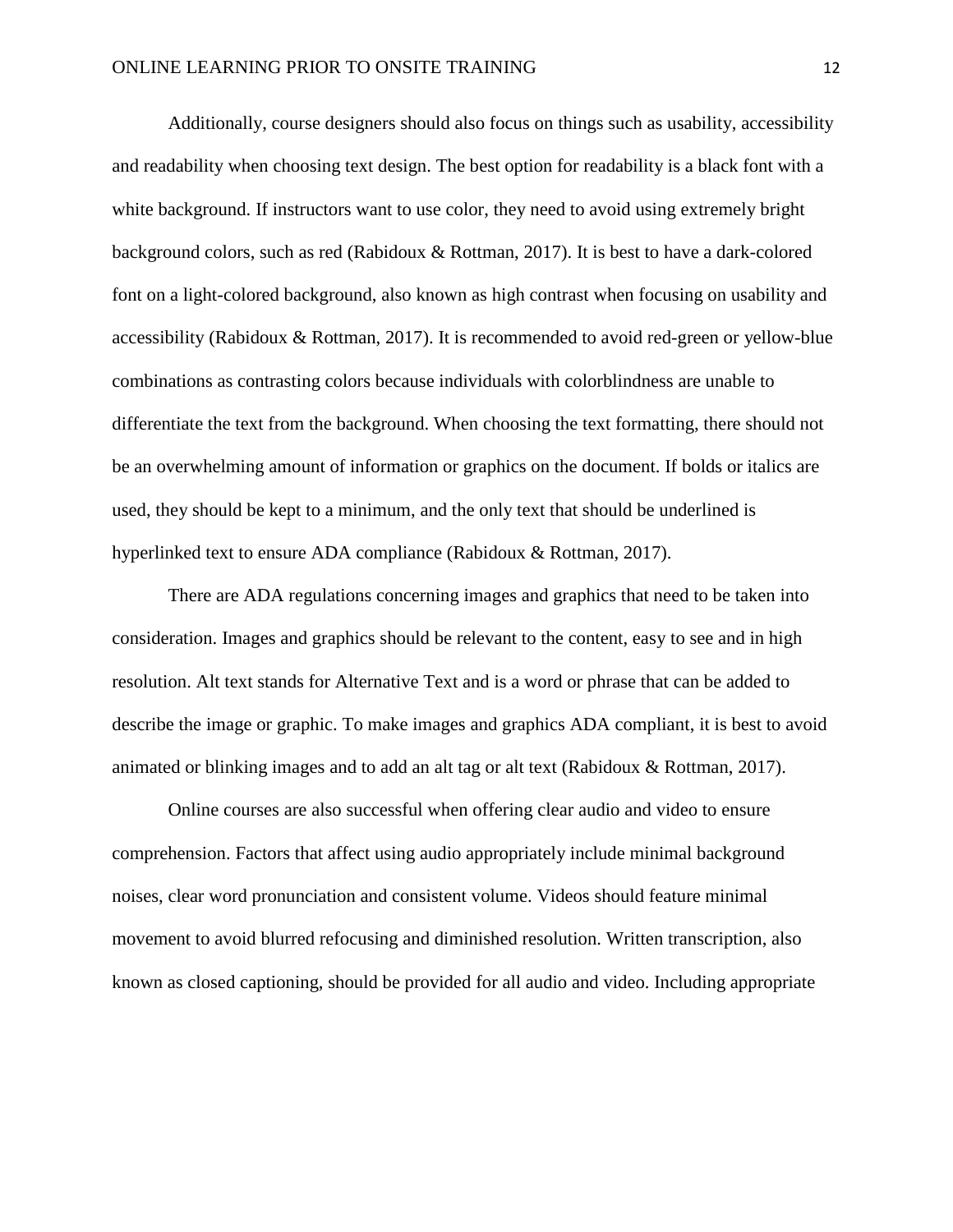audio and video, as well as providing transcripts of audio feedback, within courses reinforces ADA compliance (Rabidoux & Rottman, 2017).

There are additional suggestions when including audio and video clips. Audio or video clips should be compatible with universal audio or video players, ensuring all students can access them. They should be short and segmented, only ranging from 3 to 10 minutes in length. MP3 (audio) or MP4 (video) file formats are recommended (Rabidoux & Rottman, 2017). All text in a course should be searchable, which allows learners to search for words or phrases within a document. If a PDF document is not searchable, an accompanying plain text version should be available. When linking documents within a course, the label of the link should have the file extension type at the end (.doc or .docx for a Word document, .ppt for PowerPoint, .xlsx or .xltx for Excel, etc.) (Rabidoux & Rottman, 2017).

Tables and charts are also beneficial tools that can represent content being covered but, like the other resources listed above, must adhere to ADA compliance. When supplying tables or charts, they need to have identifying headers and labels as well as summaries. By ensuring that all the resources listed above are included, instructors are showing that they are in compliance with ADA requirements. While exhibiting due diligence, instructors should also strive to meet all ADA compliance regulations when designing and redesigning courses (Rabidoux & Rottman, 2017).

## **Legal Requirements**

Legal requirements go hand in hand with ADA compliance for online courses. With the advent of online courses, however, the concept of accessibility has emerged. Ensuring that an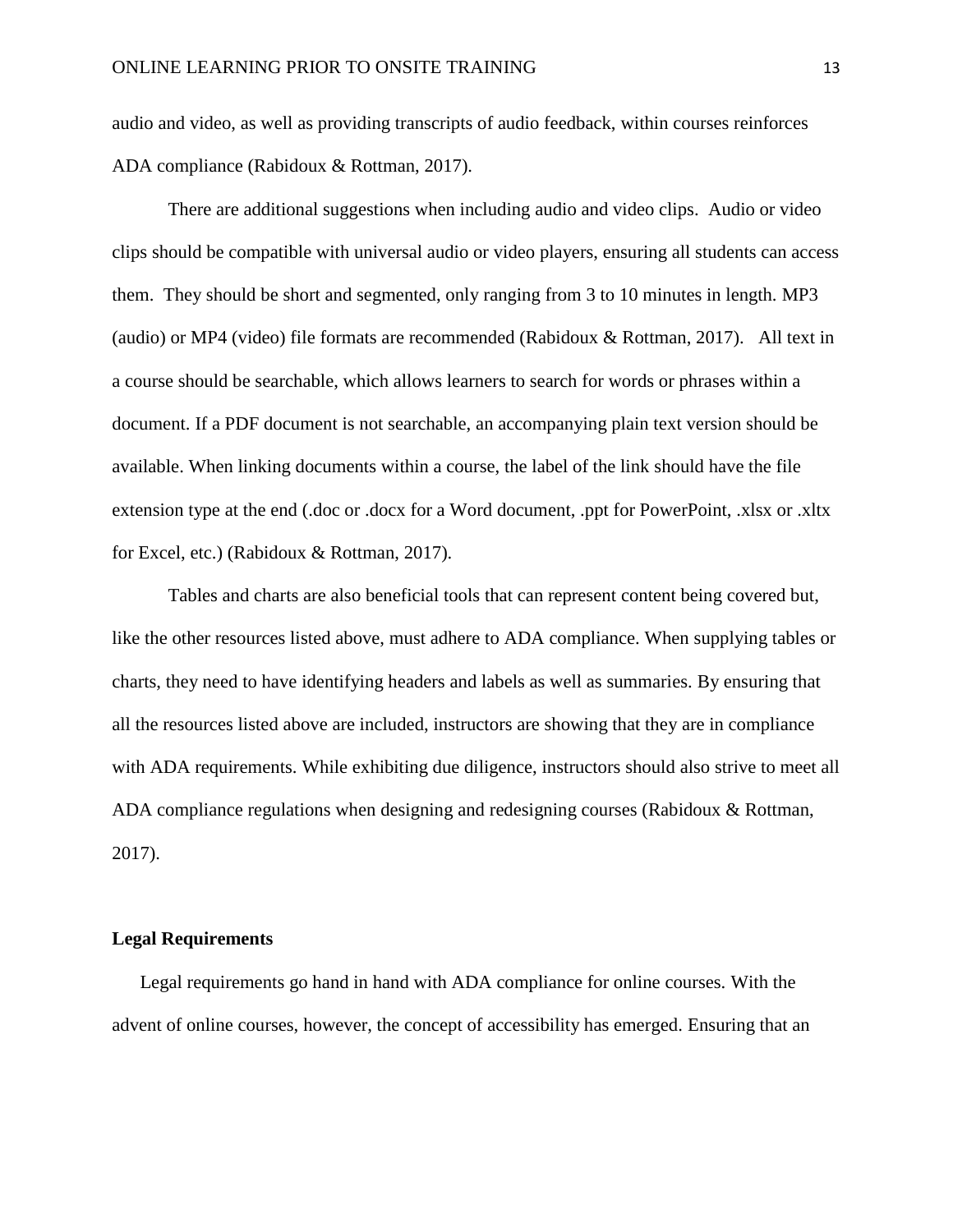online course is accessible by all includes removing as many barriers as possible before ever offering the course to the learner. Due to lawsuits, schools are requiring instructors to create accessible online courses, even though they can be more expensive. Prior to creating an accessible online course, instructors must become experienced with traditional print techniques. Designing online courses can be challenging. These challenges are in two broad categories: Technical and Pedagogical.

Creating accessible online courses require time, technical skills and knowledge about the software or learning management system (LMSs). Most instructors utilize the learning management system provided by the institution or use one of a third-party package. Online instruction has its own problems and challenges regarding accessibility. In class, for example, a sight-impaired student can hear and differentiate speakers and ask for immediate clarification. Neither strategy is possible with online text-based discussion boards, which form the backbone of many online courses (and which pose serious challenges for screen reading software) (Moore, 2014). When utilizing learning management systems, time constraints are typically built into courses. Instructors must remember that not all students can complete the task or comprehend the information within the preset time. This may require the instructor to increase the time allowed for students to complete tasks. Offering closed captioning to lectures or including videos can require a significant amount of time on the instructor's end, which may hinder one's ability to create the course in a timely manner.

Even if screen readers could identify and translate onscreen text with 100% accuracy (which is not the case), the very act of turning a complex textual presentation into a single continuous audio stream creates significant barriers to instruction (Moore, 2014). Most screen readers read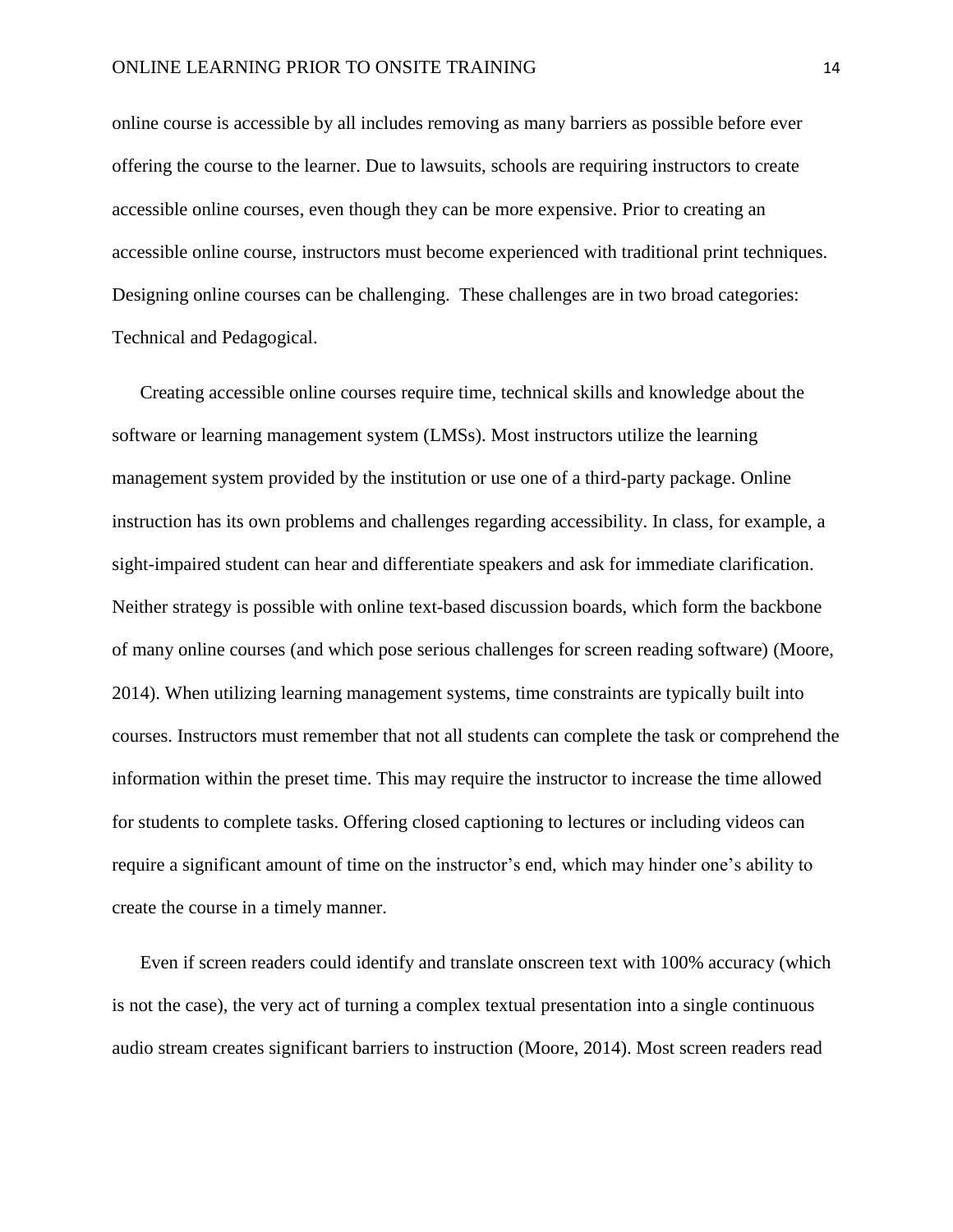in the order as one would read a book, from top to bottom and left to right. Students may want to read out of order or skip around and re- read material that is out of order. The screen reader must support this method to cater to both sighted and unsighted students. Redundant frames and headings can become confusing to unsighted students because they cannot easily skip around the pages. Screen readers also may not be able to interpret maps, tables or charts correctly and may convey the wrong information without the student being able to see the material. Resources should be adapted accordingly while including a pedagogical understanding both of what needs to be conveyed and how best to convey it audibly is required (Moore, 2014).

## **Technological Requirements**

Anytime a course it offered as remote learning, there are specific technological requirements that the course must meet along with expectations of the students or in this case the technologists. Prior to the start of courses, technologists will be sent an e-confirmation letter (to the email address they provide upon registration) with a "user ID" and a "password" as well as instructions to access courses. Although this is not specific to the courses created for the CT onsite pre-work, the following technical and software suggestions may be required when creating other online courses. The requirements may consist of things such as:

> **1. Computer and Internet Connection:** Students will need regular access to a computer with internet connection. Courses may have different system requirements such as high-speed broadband access. A Macintosh system must have OS X compatible operating software along with Firefox, Chrome or Safari web browsers. A PC system must be compatible with Windows XP, Vista, 7, 8,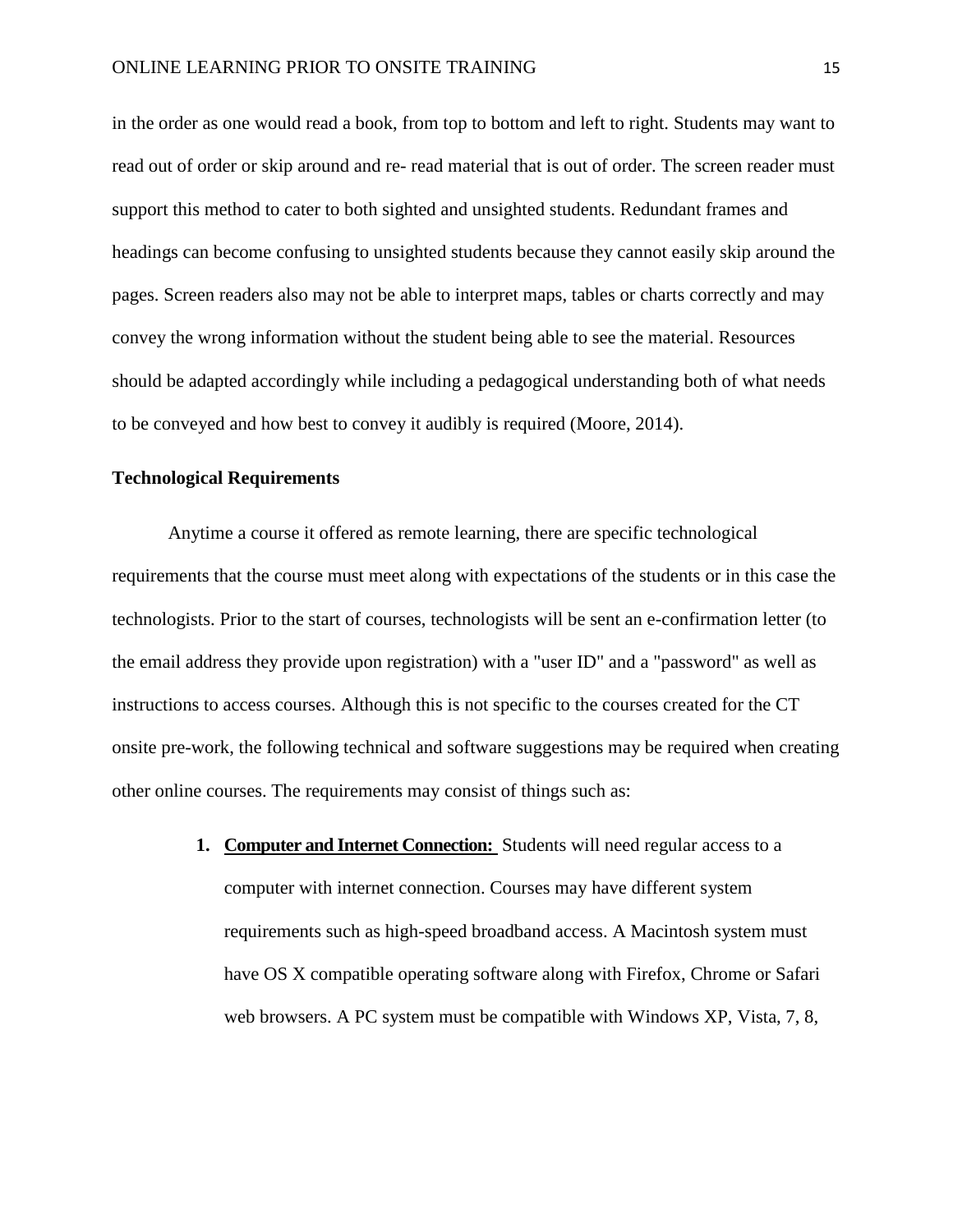8.1 operating software along with Firefox, Chrome, Internet Explorer 10 or higher web browsers.

- **2. Software:** Some courses may require different software that support video or audio. Upgrading to different versions of Java or Flash player may be necessary. Most courses require basic word processing software.
- **3. Other Devices:** Depending on the learning management system used to deliver the course, tablets and smartphones may be used to access some or all course elements.
- **4. Web Browser:** A graphical browser is required for any online course. Sometimes, it may be necessary for users to upgrade their web browser programs from internet explorer or other browsers.
- **5. Email:** Depending on the learning management system being used to deliver the course content, the student may have to use their personal email account or create one through the learning management system.

Note. Summarized from Technical requirements for online courses by Algonquin College (2018). Retrieved from http://www.algonquincollege.com/ccol/info-page/technical-requirementsfor-online-courses/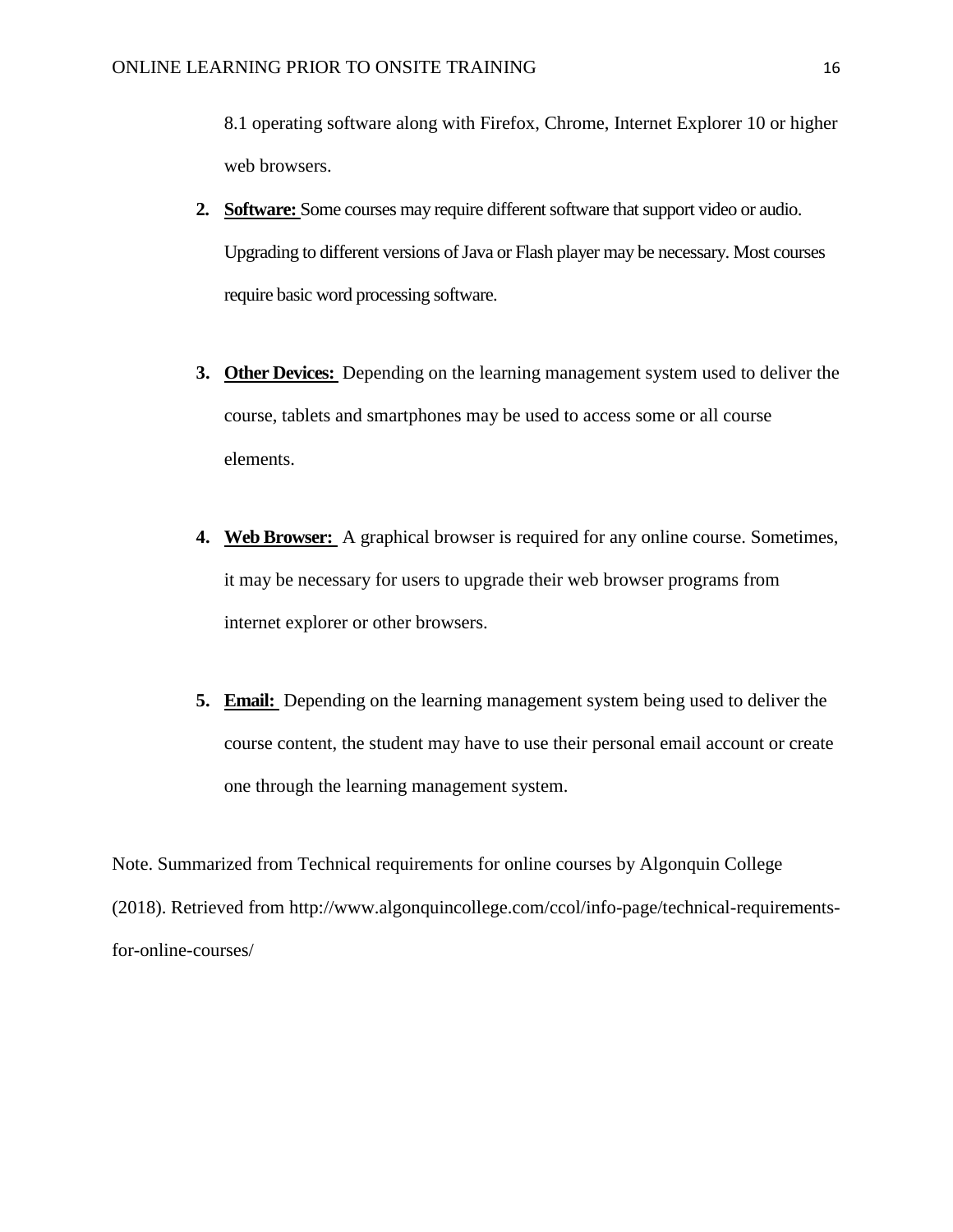#### **Implementation Plan/ Methodology**

The online courses have been designed to prepare the healthcare facility for onsite training. As the curriculum follows a progressive pattern, it is essential that the technologists complete the pre-requisite courses before the onsite portion of the curriculum. These topics will be reviewed during the onsite training but will not be covered in depth. The following online courses are strongly recommended prior to turnover training. There are several additional online courses available to the facility which focus on products, fundamentals and clinical concepts. The courses listed below will provide a good foundation and help the technologist get the most out of the initial onsite training. It is highly recommended that the technologists complete these courses prior to turnover training.

#### **CT Product:**

- Revolution EVO Overview: Provides an overview of the Revolution EVO system including software layout, gantry controls and table as well as a detailed review of the operator console.
- Dose Optimization using AutomA, SmartmA, and Organ Dose Modulation Reviews the factors that impact image quality and dose.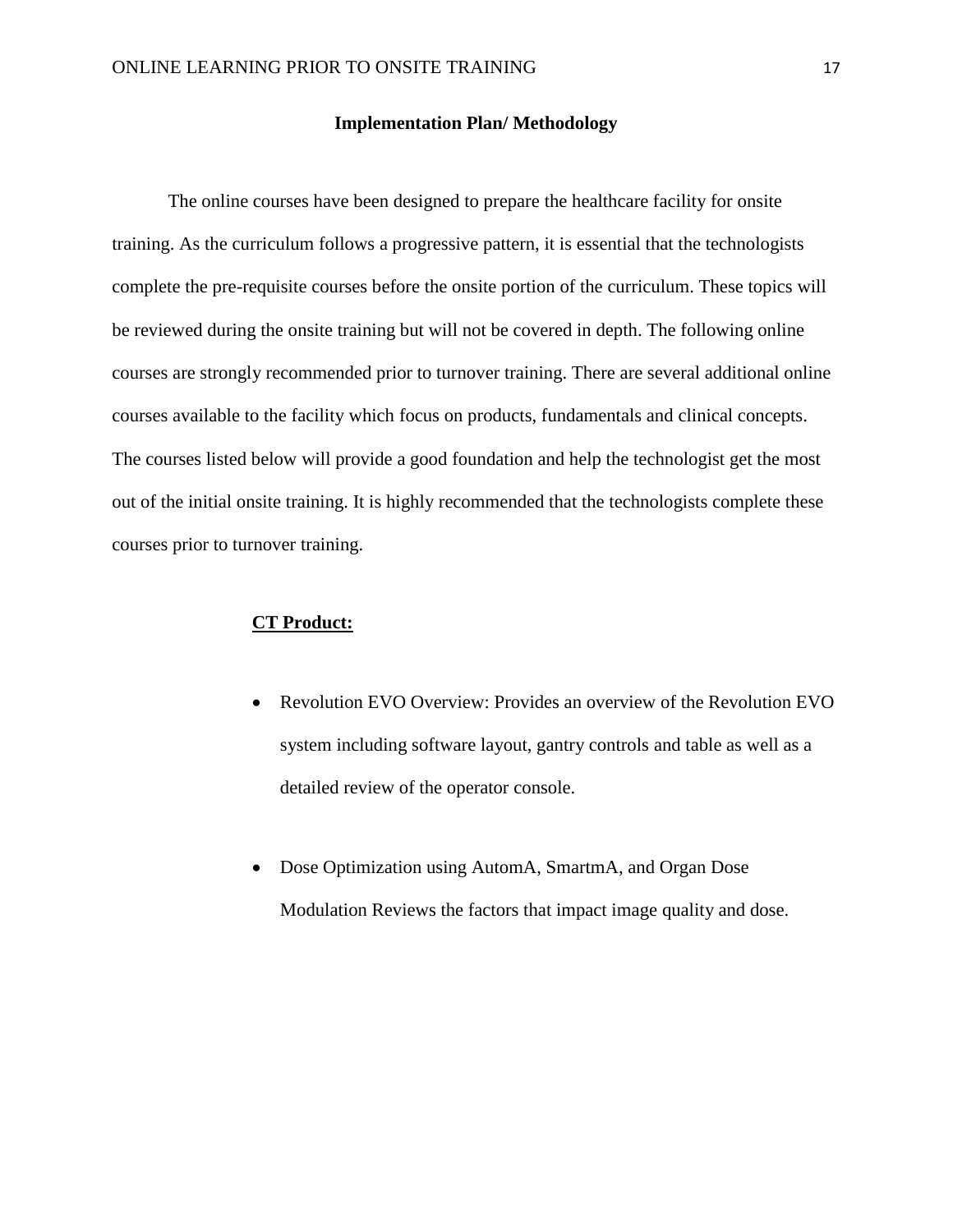## **CT Fundamentals:**

• CT Safety Part 1 Discusses general electrical and mechanical CT safety basics for the CT System.

The assessment section considers the intended learning outcomes as well as student learning styles and the desired level of student comprehension and knowledge. Researchers who have reviewed methods of online instruction in healthcare settings have discussed the challenges of online learning for healthcare professionals due to the need for hands-on clinical experience (Smith, Passmore & Faught, 2009). Considering this and the fact that much of the content has a strong hands-on influence, the course offers many opportunities for technologists to engage in both didactive and clinical learning activities during onsite training. The Community of Inquiry (CoI) model (Myer, 2014) and SECTIONS model were also considered in the development of course content to optimize student learning.

Throughout the course, there are three synchronous sessions scheduled using an online course catalog. The course catalog was created by using the TalentLMS website. The online classroom offers the opportunity for the technologists to ask questions through messaging which an important aspect in creating an educational experience according to the Community of Inquiry Model (Myer, 2014). The selected format lets the instructor offer presentations utilizing audio on course content to those in attendance, which aids to the visual and auditory learners. Another advantage is that once enrolled in the course, the technologists can reference the resources at their convenience. In addition to the presentations, the selected format also allows for student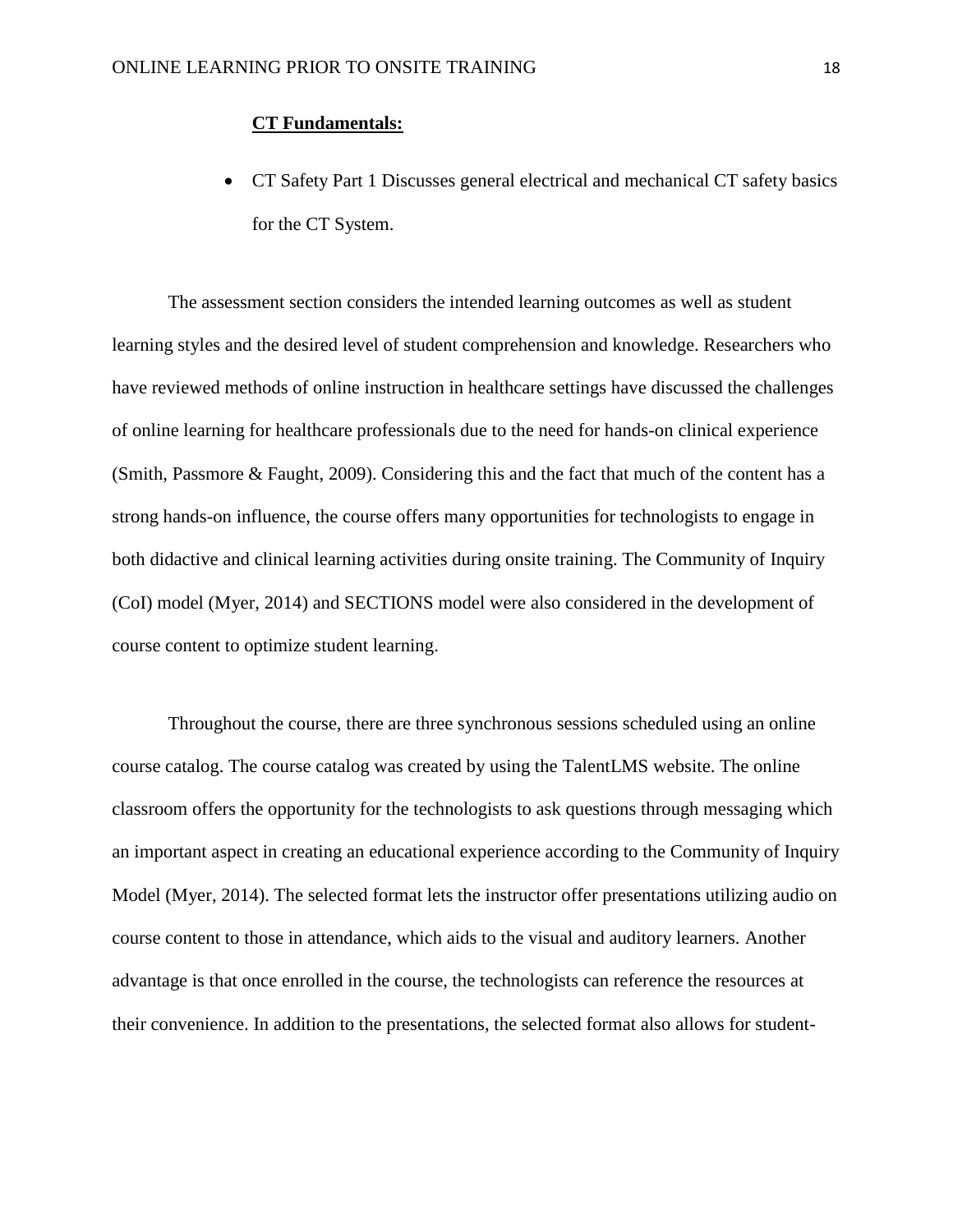interactivity by creating multiple choice or true/false quiz questions to help engage the technologists and assess their knowledge.

Administrators of the online course not only have to be experts at knowing the equipment to create the course, but they also need to become experts in using the TalentLMS website. The TalentLMS website consists of specialized software used to design and deliver the GE pre-site course content. The Talent LMS infrastructure was customized and implemented to be utilized as a hybrid course allowing online learning prior to applications training while also focusing on in personal learning. By using TalentLMS, the GE pre-site courses were created as an interactive course environment using presentations, surveys, testing and providing feedback on student work. The assessment engine within the software supports different ways to create questions and tests along with extensive reporting on test results (TalentLMS, 2018). The pre-work courses will utilize the quiz feature to assess comprehension of the course material. The pre-work courses that were developed will aid in face- to- face and online learning. The technologists have the ability to ask questions through a question repository prior to in person training. The courses can be brought to life with Badges, Points, Levels, Rewards and Leaderboards.

Not only does the site focus on the learning deliveries but it is enterprise ready. TalentLMS offers extensive reporting, analyzing everything within the eLearning environment. Heightened security allows the administrator to work over a secure communication channel. Security engines work to offer suggestions in enforcing strong passwords and adding watermarks on videos or presentations. Since not all technologists may have actual laptop or PC computers,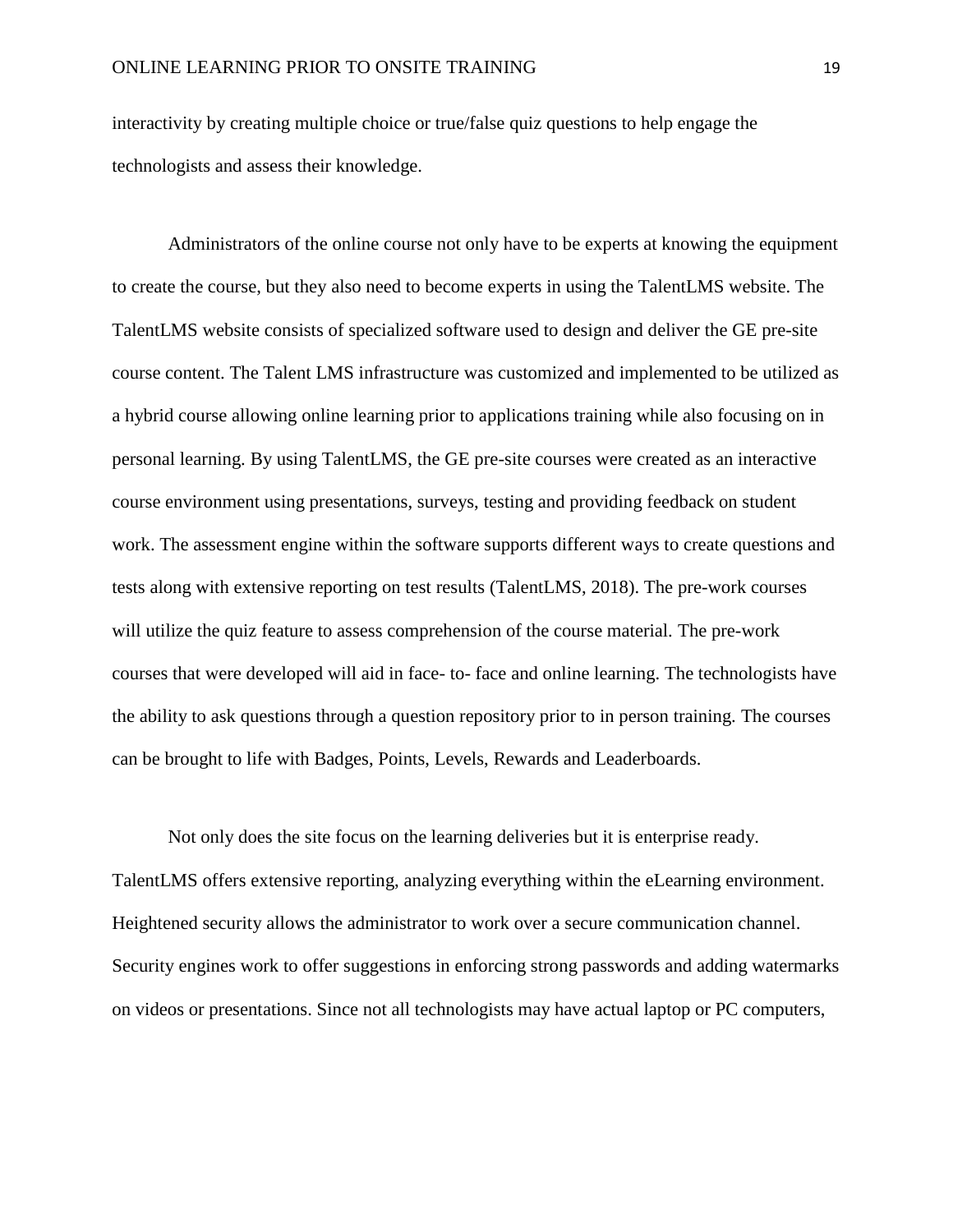this website is native to applications for iOS and Android devices and has a responsive design that fits any device. The software conforms to WCAG-2 accessibility requirements, is available in multiple languages and allows technologists to create unique single sign-on's (TalentLMS, 2018).

Special considerations were made when creating the contents and presentations for the courses. The course objectives, presentations and quizzes were created in accordance with Bloom's Taxonomy. A well-designed course is created around objectives or Bloom's Taxonomy. Bloom's Taxonomy is a classification of actionable objectives for learning opportunities. Bloom's Taxonomy was published in 1956 under the leadership of educational psychologist Dr. Benjamin Bloom, who recognized most classroom activities never pushed beyond rote learning (Growth Engineering, 2018). Six categories of thinking were created in relation to action verbs. The six categories of action verbs are: Knowledge, comprehension, application, analysis, synthesis, evaluation. When developing learning activities, one does not have to start at a skill set and move to a higher or lower order of skills, these activities can be out of order. For example, having students create a video might give them opportunity to touch on the other thinking categories and promote deeper level of content mastery, (UCF, 2018). Since the technologists are already routinely performing CT scans and should be registered in CT, there is not a review of basic CT physics or anatomy offered with the pre-work. The presentations start off with information introducing the technologists to GE CT terminology and concepts.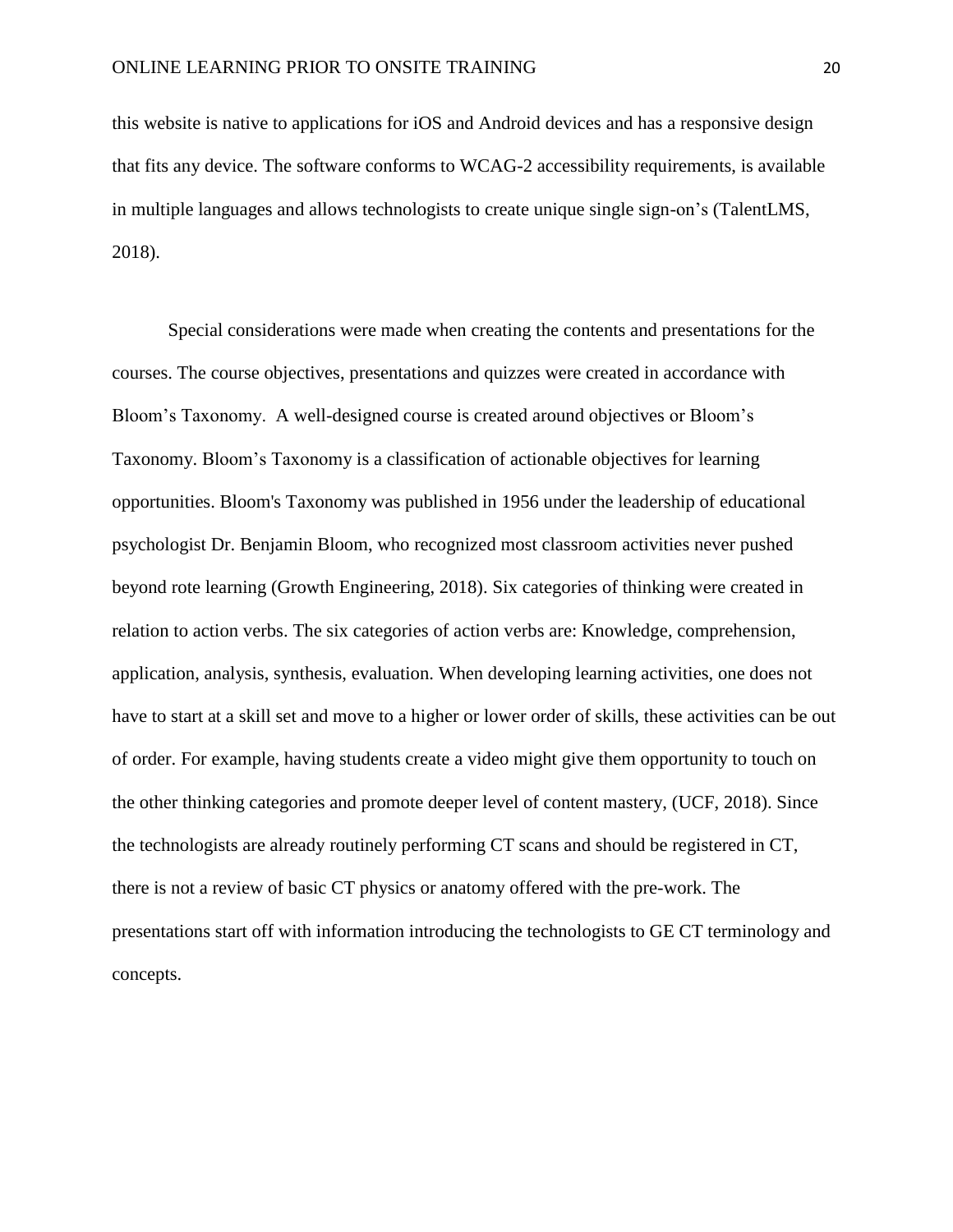Figure 1 displays the dashboard of the three online courses provided to the technologists as pre-work. These pre-work courses are available to the technologist after the administrator creates their user name and single sign-on. Once the username and single sign-on is created and sent to the technologist, the technologist is sent an automated email allowing them to access the site. After the technologist visits the site they can make changes to their email, single sign- on and password while also accessing the courses.

## **Figure 1: Course Options**



The course design is organized into modules and each module contains sub-modules made up of relevant content. The designated layout is used to allow for easy student access to necessary material displayed in the image below. Once the specific course is selected, the technologist will have access to the contents within the course. Figure 2 displays the contents of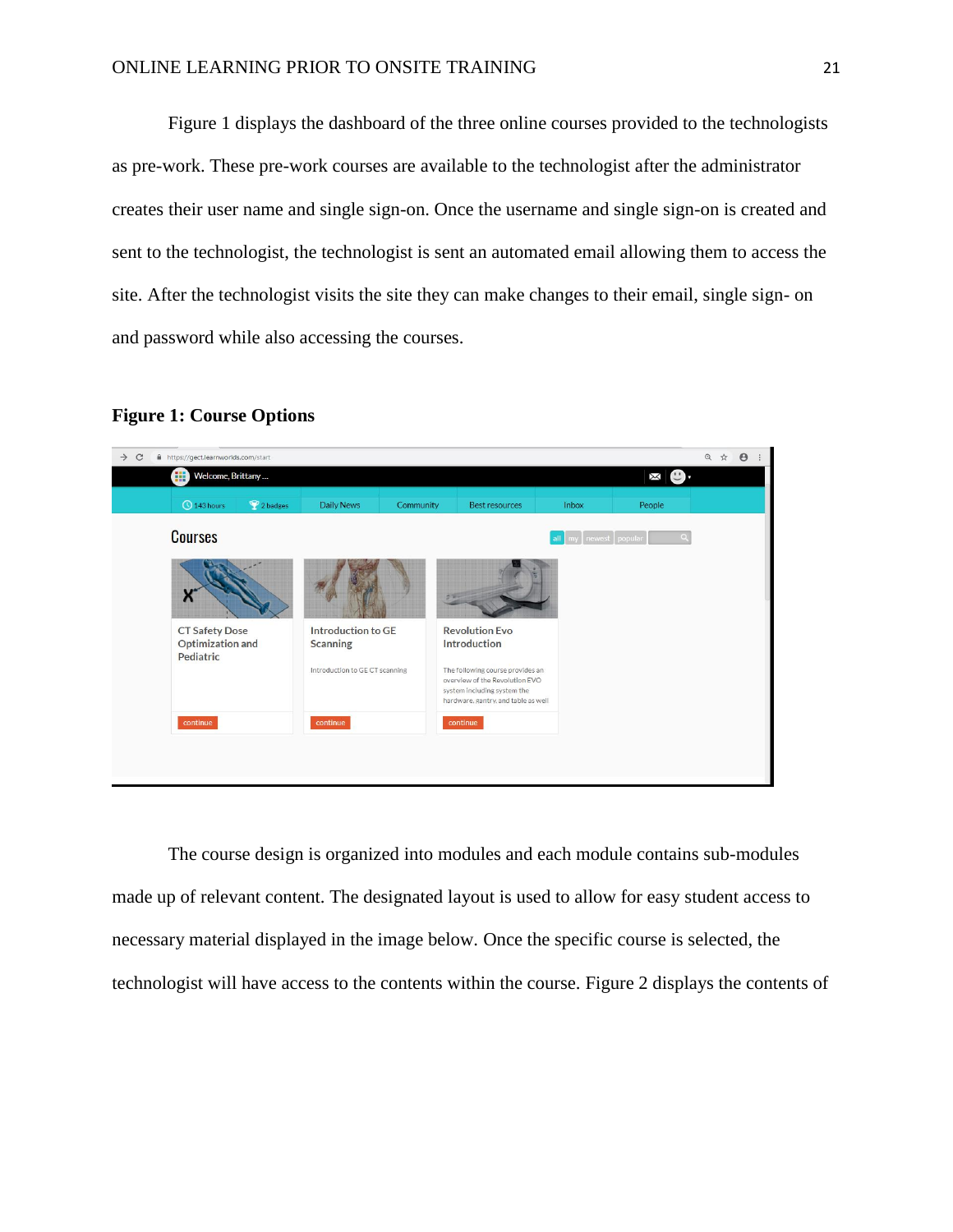the course on the left side of the page. After entering the course, the presentation automatically opens and is ready to be reviewed by the technologist.

#### **Figure 2: Course Dashboard**



After the technologist has ended the presentation, the quiz over the presentation content immediately starts. The technologists do not have a time limit on this quiz due to reviewing at their own pace. Figure 3 provides an example of the quiz over the presentation content. Using the multiple choice or true/false question model, the administrator can view the technologist's responses to help assess student knowledge and optimize comprehension of important concepts. This current TalentLMS software platform (free) does not have the ability to include review questions throughout the presentation for student interaction. However, there is a variety of quiz or testing layout templates (TalentLMS, 2018).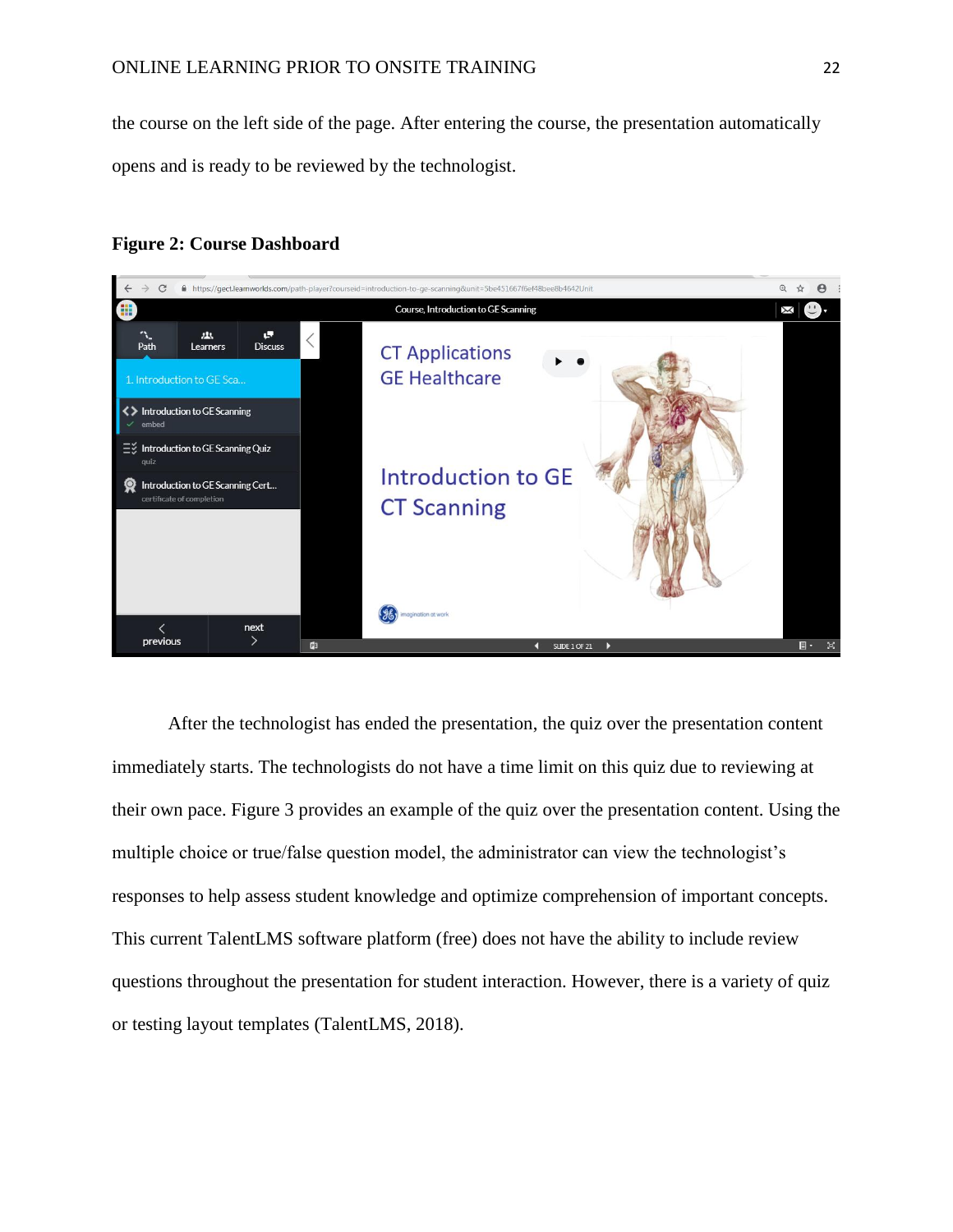# **Figure 3: Course Quiz**



After completing the assessment quiz for the pre-work modules, the technologist will receive a certificate as displayed in Figure 4. Each technologist in attendance of the onsite training should present this certificate to the onsite Clinical Applications Specialist.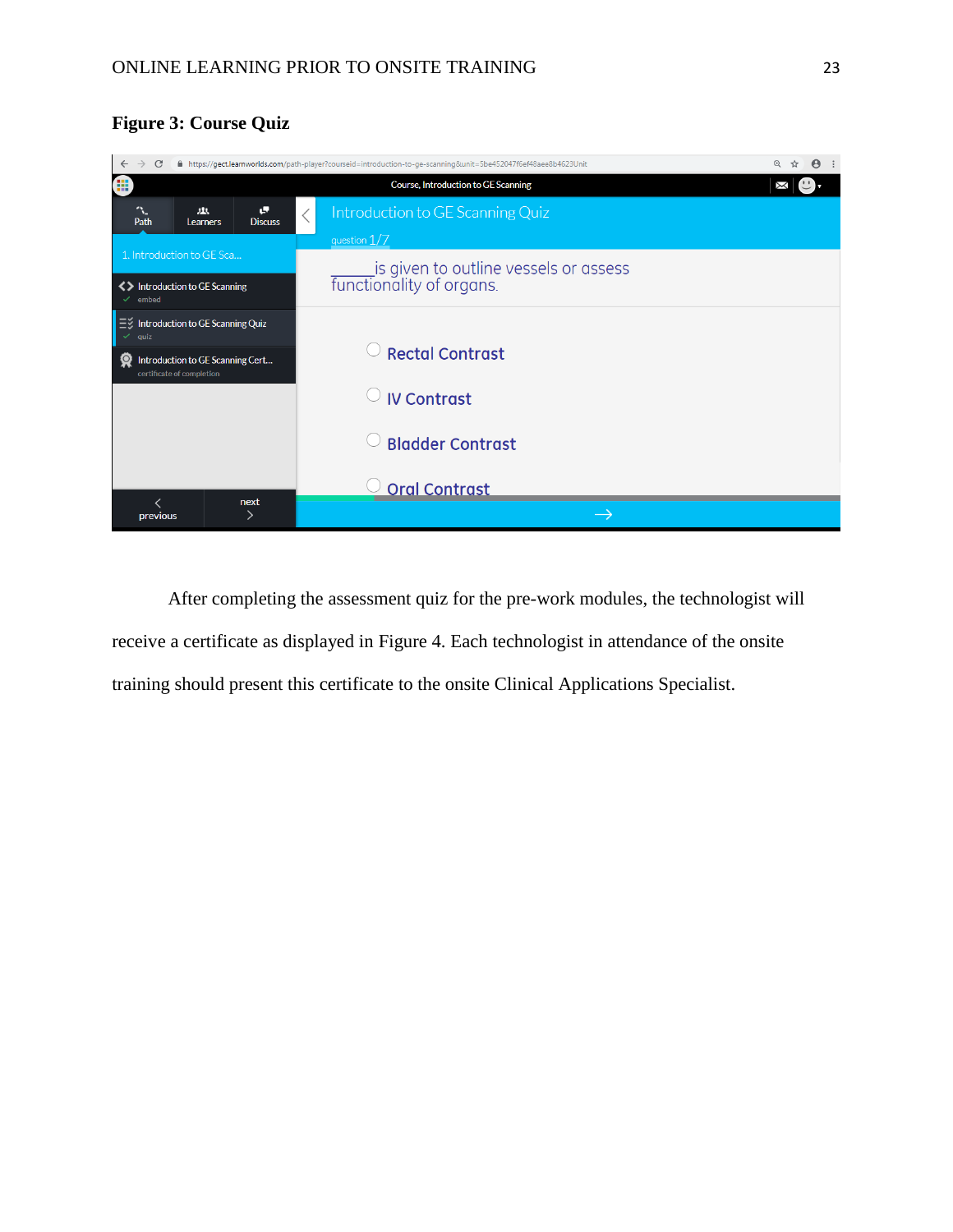

**Figure 4: Course Certificate of Completion**<br>  $\leftarrow \rightarrow \circ$  **0** File | file:///C:/Users/212559544/Downloads/certificate-introduction-to-ge-scanning.pdf

After the technologist has completed their pre-work, onsite applications training will take place according to the status of the system being installed. As part of the progressive blended learning approach, onsite, or instructor-led training is an integral piece of the technologist's learning experience. Outcomes of onsite training include offering hands-on scanning practice, learning scanner features and workflows, and providing an open, varied learning environment for all types of learners, solidifying their learning experience. This also facilitates ensuring that protocols needed for efficient patient flow are practiced and ready. Finally, it allows for the opportunity to deliver immediate system performance results. It is essential that a facility Radiologist is available during the training period to direct system configuration, site specific protocol creation, and review and approve image quality.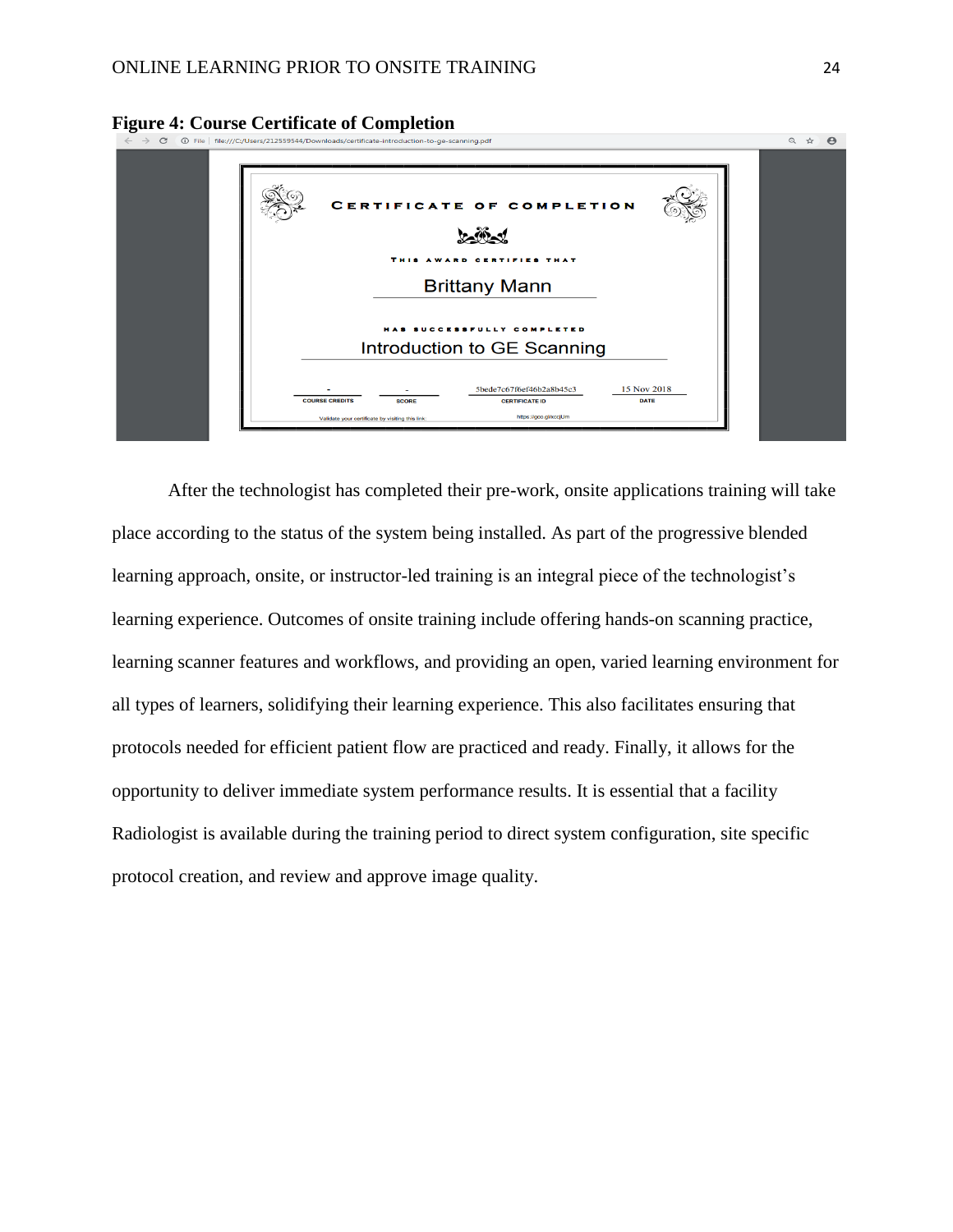#### **Outcomes/ Summary of Project**

The knowledge gained from research regarding online education and education in relation to healthcare helped to create an online course used as pre-work for GE CT onsite clinical applications training. By exposing the technologists to information regarding what they will be training on and giving them resources for reference, the technologists will be more familiar with the devices. This will allow them to learn the equipment more efficiently and faster. The course design will better prepare the technologists for onsite CT applications training. The presentations and assessments are built according to outlined objectives and are designed with consideration to the GE CT onsite applications training agenda and various online learning theories highlighted above. This online course was integrated with the onsite training agenda by considering the learning objectives and the affordances of each process and deliberately linking what occurs in each process. There are many aspects that need to be considered when creating the online material, but studies above have shown that pre-education and continuous education is critical to the outcome of the technologist's work (Keen, 2015).

Since this course has not been presented to technologists at this point, there has not been any feedback or surveys regarding the quality of the courses. Once the course is presented to technologists and they have completed the CT onsite applications training, there will be surveys to provide feedback. The evaluations will consist of questions regarding the course design, offering access to information prior to onsite training and the extent of the information provided. Course outcomes will also be assessed by their knowledge of the equipment once onsite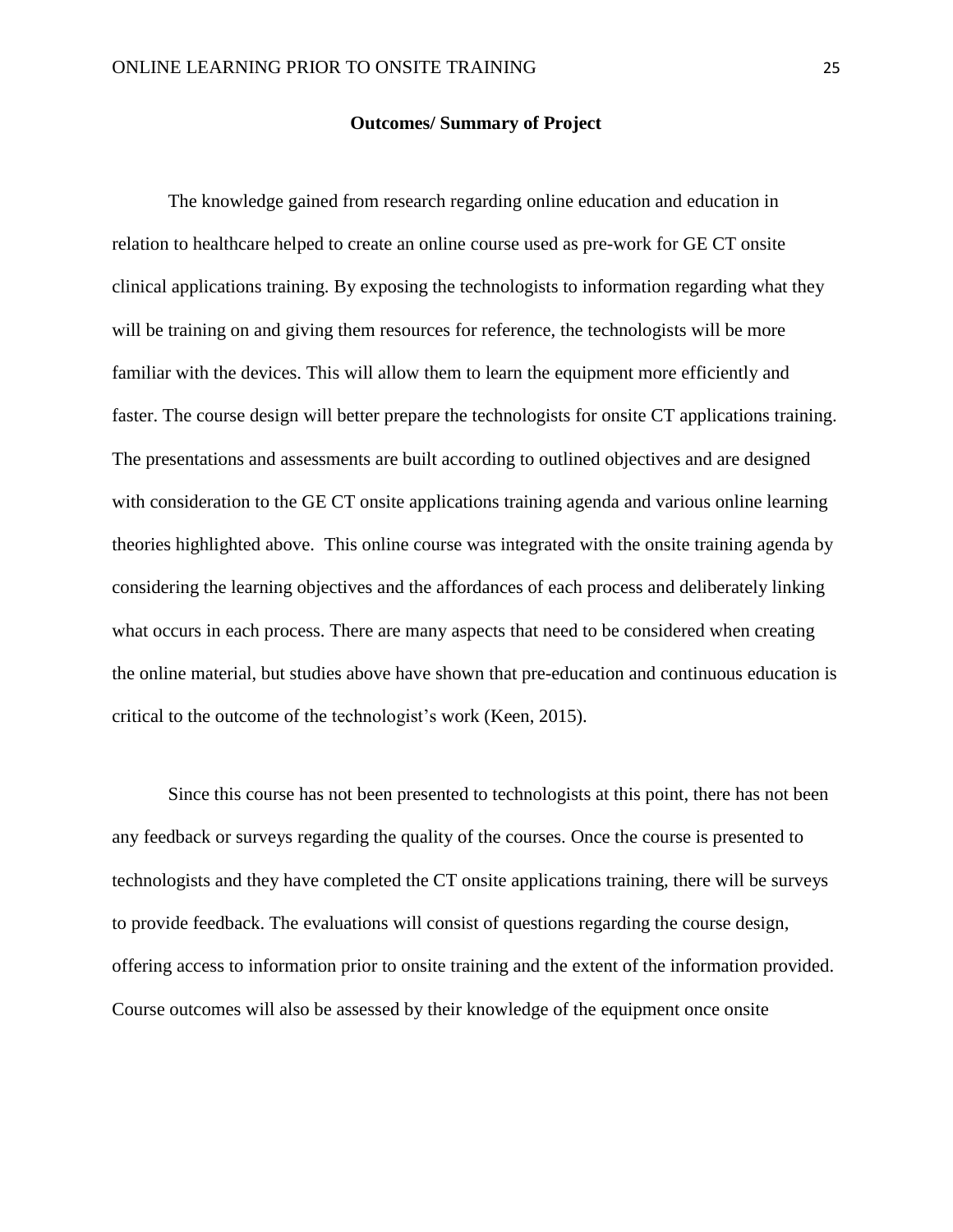applications begins. Surveys given to the onsite clinical applications specialists and facility department directors will be evaluated to address course effectiveness, their opinion of technologist knowledge and preparedness for working on the specific equipment.

## **Conclusion**

As reviewed above, creating online courses in conjunction with onsite or face-to- face training involves many detailed considerations. The role of a radiographer was defined outlining professional expectations to better construct the course. Benefits of online learning, ADA accessibility, legal requirements and technological requirements were analyzed when creating the online pre-work courses. It has been proven that administrators that construct on-line courses and support onsite applications training must take into consideration both didactic and clinical learning objectives to develop a high-quality course that best serves the technologist and the consistent information of the equipment. As demonstrated through research, blended learning can be an effective pedagogic approach for this category of professionals because of the crucial need for exposure prior to training and hands-on training for practicing and translating knowledge into skills.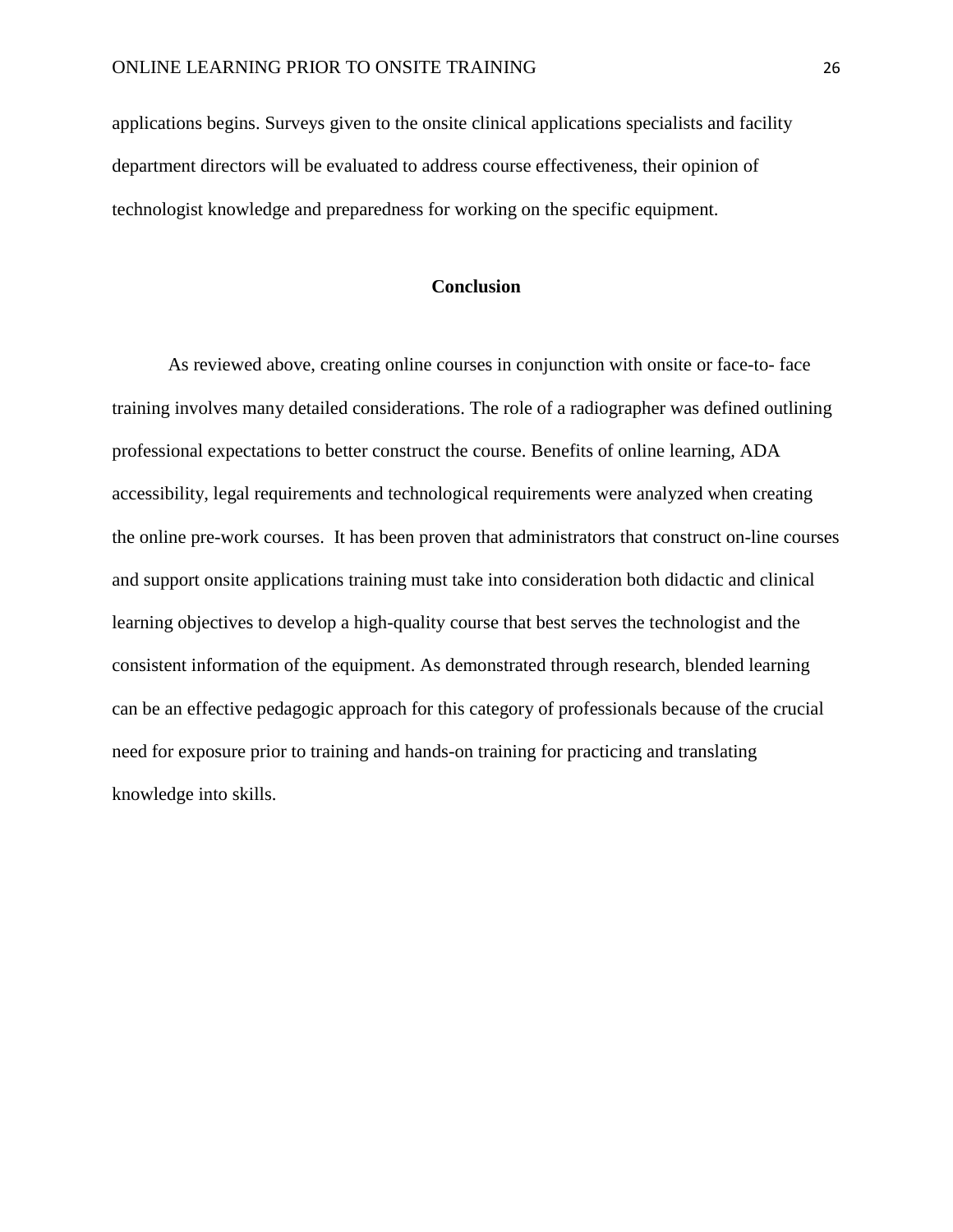#### **References**

- ADA: National Network. (2018). What is the Americans with Disabilities Act (ADA)? Retrieved form https://adata.org/learn-about-ada
- Algonquin College. (2018). Technical requirements for online courses. Retrieved from http://www.algonquincollege.com/ccol/info-page/technical-requirements-for-onlinecourses/
- Angelino, L. M., Williams, F. K., & Natvig, D. (2007). Strategies to engage online students and reduce attrition rates. *The Journal of Educators Online, 4*(2), 1-14.
- Aslanian, C. B., & Clinefelter, D. L. (2012). *Online college students 2012: Comprehensive data on demands and preferences*. Louisville, KY: The Learning House, Inc.
- Bates, A.W., & Poole, G. (2003). *Effective teaching with technology in higher education: Foundations for success.* San Francisco, CA: Jossey- Bass.
- Burgstahler, S. (2017). ADA compliance for online course design. *EDUCAUSE Review.* Retrieved form https://er.educause.edu/articles/2017/1/ada-compliance-for-online-coursedesign
- Growth Engineering. (2018). Bloom's taxonomy and online learning. Retrieved from https://www.growthengineering.co.uk/what-can-blooms-taxonomy-tell-us-about-onlinelearning/
- Hojreh A., Weber. M., Homolka, P. (2015). Effect of staff training on radiation dose in pediatric CT. *European Journal of Radiology. 84(*8), 1574-1578. doi: 10.1016/j.ejrad.2015.04.027.
- Johnson, L. (2017). The role of the radiographer in computed tomography imaging. Retrieved from file:///C:/Users/212559544/Downloads/society\_of\_radiographers\_-\_-\_.pdf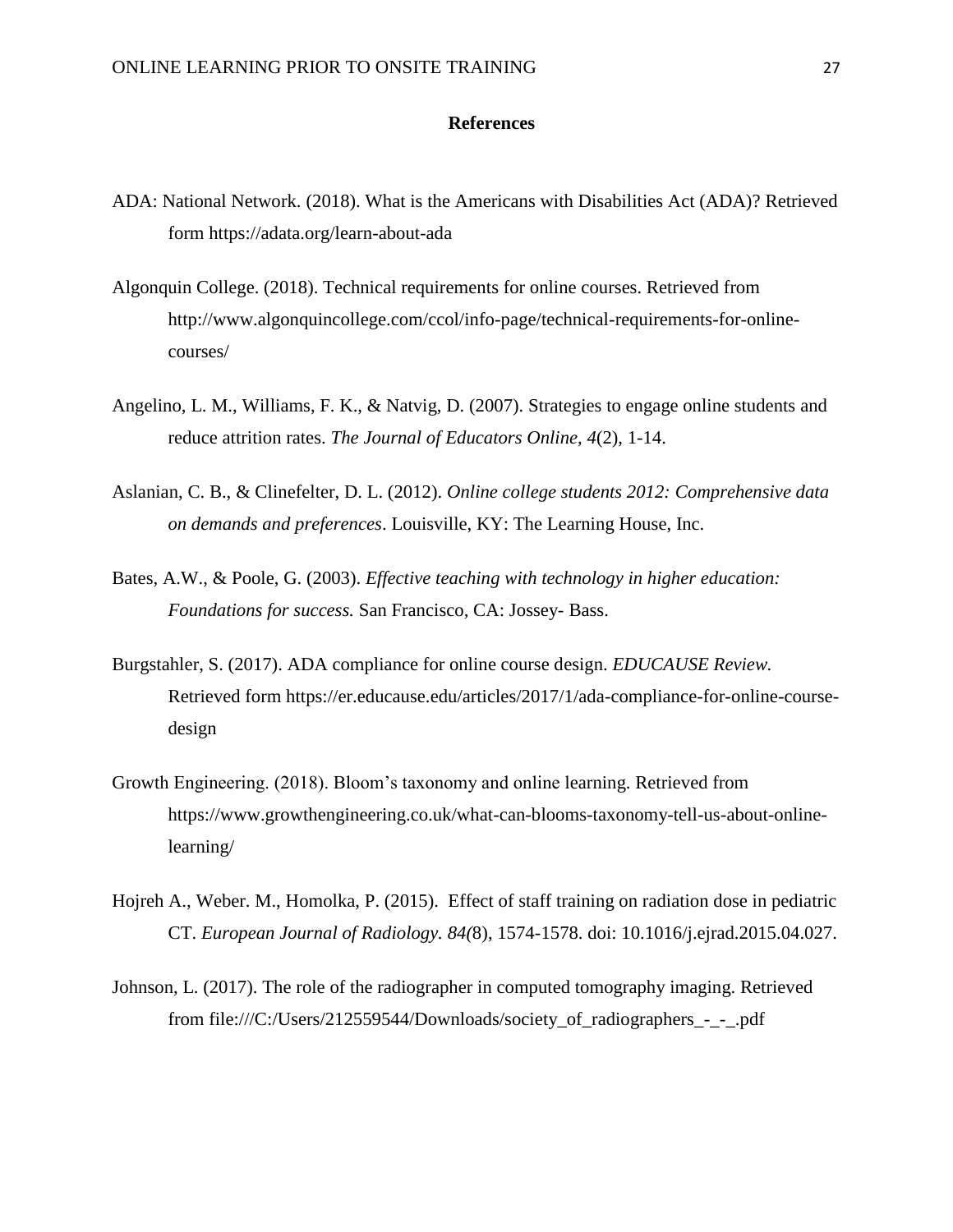- Keen, C. (2015). Continuous staff training reduces radiation doses of pediatric CT exams. *Applied Radiology: The Journal of Practical Medical Imaging and Management.* Retrieved from https://www.appliedradiology.com/articles/continuous-staff-trainingreduces-radiation-doses-of-pediatric-ct-exams
- Moore, E. (2014). Improve accessibility in tomorrow's online courses by leveraging yesterday's techniques. *Faculty Focus, June 20, 2014.* Retrieved from https://www.facultyfocus.com/articles/online-education/improve-accessibilitytomorrows-online-courses-leveraging-yesterdays-techniques/
- Morgan, M. (2018). Dose length product. *Radiopaedia.* Retrieved from https://radiopaedia.org/articles/dose-length-product.
- Myer, K. (2014). Student engagement in online learning: What works and why. *ASHE higher education report, 40*(6), 16.
- Rabidoux, S., Rottman, A. (2017). 5 tips for ADA- compliant inclusive design. Retrieved form https://www.insidehighered.com/digital-learning/views/2017/05/03/tips-designing-adacompliant-online-courses
- Smith, G., Passmore, D., Faught, T. (2009). The challenges of online nursing education. *The Internet and Higher Education, 12 (*2), 98-103.
- Suliman, S., Hassan, R.., Athamneh, K., Jenkins, M, & Bylund, C. (2018). Blended learning in quality improvement training for healthcare professionals in Qatar. *International Journal of Medical Education, 9,* 55-56. doi: [10.5116/ijme.5a80.3d88]

TalentLMS. (2018). TalentLMS features. Retrieved from https://www.talentlms.com/features

University of California at Irvine [UCI]. (2018). Bloom's taxonomy and online resources. Retrieved from https://ce.uci.edu/pdfs/instructor/blooms\_taxonomy.pdf